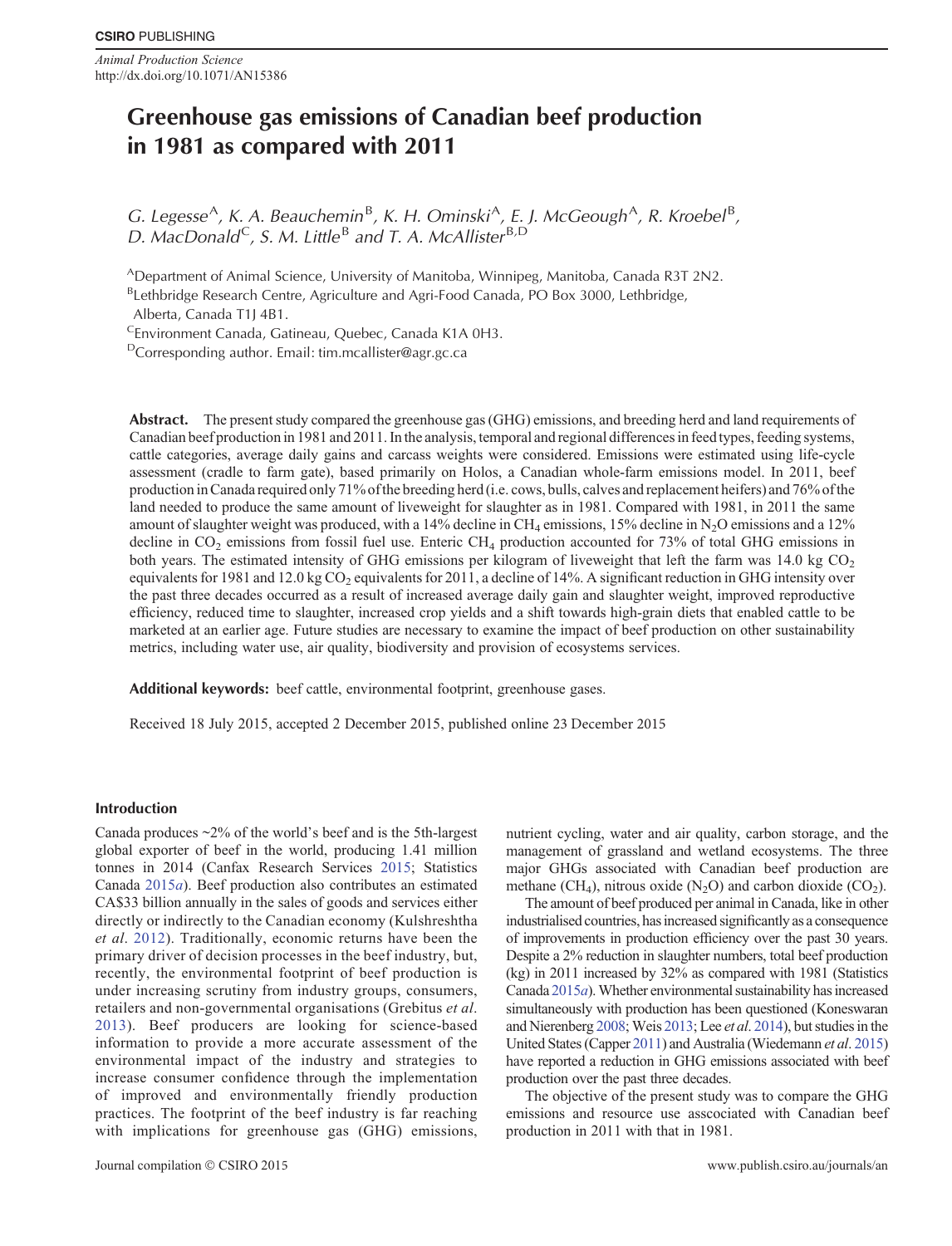## **Materials and methods**

## *System boundaries*

For the current comparative analysis, 1981 and 2011 were selected as the two reference years, as 30 years was deemed an adequate time period to capture potential differences. Both years were Canadian census years, with 2011 being the most recent year in which detailed census data were collected.

The model system and the boundaries used for the comparative analysis of GHG emissions associated with beef production in Canada in 1981 and 2011 are presented in Fig. 1. In this model, we included relevant inputs for (e.g. fertilisers and pesticides associated with feed production; surplus dairy calves) and outputs from (e.g. beef and GHG) the beef production system.

#### *Description of cattle categories and feeding scenarios*

The Canadian beef industry may be broadly divided into the following three segments: cow–calf operations where producers breed cows to produce calves; backgrounding operations where producers put additional weight on weaned calves through pasture or other high-forage diets; and feedlot operations where the cattle are fed grain-based diets before slaughter. Across the country, production systems are diverse in terms of numbers of cattle per operation, feeds and feeding management practices employed (Sheppard *et al*. [2015\)](#page-14-0).

Beef cattle production in Canada can be depicted as shown in Fig. [2](#page-2-0)*a*. Beef heifers are typically bred as yearlings and calve at 2 years of age (Mathison [1993\)](#page-14-0), a point at which they have achieved 85% of their mature bodyweight. Calving typically occurs in the winter–spring (January through May), with 1 April

taken as the average time of calving (Mathison [1993](#page-14-0); Sheppard *et al*. [2015](#page-14-0)). Canadian beef cows have a calving interval of ~1 year (McCartney *et al*. [2004](#page-14-0)), with an average milk yield of 7 kg/head.day (Butson and Berg [1984](#page-13-0); Rahnefeld *et al*. [1990](#page-14-0)). Calves are typically weaned in the fall (October or November), with 31 October selected as the average weaning date in the present study. On average, this resulted in calves being 7 months old at weaning. Cows and pre-weaned calves grazed natural or tame/ seeded pastures during the summer–early fall in both 1981 and 2011. Tame/seeded pastures are defined as grazeable land that has been improved from its natural state by seeding, draining, irrigating, fertilising or weed control. Extended grazing strategies (e.g. swath, stockpiled and bale grazing) weremore prevalent in the beef herdin 2011 (Sheppard *et al*. [2015](#page-14-0)) than in 1981.

#### *Cattle destined to slaughter*

Three main categories of Canadian cattle destined to slaughter were defined as (1) calf-fed: weaned steers or heifers that were placed directly in a feedlot and fed a finishing diet; (2) yearling-fed (backgrounded in confinement only): weaned steers or heifers that were backgrounded in confinement and feedlot finished; and (3) yearling-grass fed (backgrounded in confinement and on pasture): weaned steers or heifers that were backgrounded first in confinement then on pasture and feedlot finished. The number of days required for steers and heifers to reach slaughter weight was comparable in 1981 and 2011. The only difference was slightly longer periods on pasture in 1981, as yearlings were backgrounded in confinement (November–April, 6 months) and typically pastured the following spring–summer (May–September, 5 months; instead of 4 months, as shown in



**Fig. 1.** System boundaries and components considered in the life-cycle analysis of Canadian beef production in 1981 versus 2011.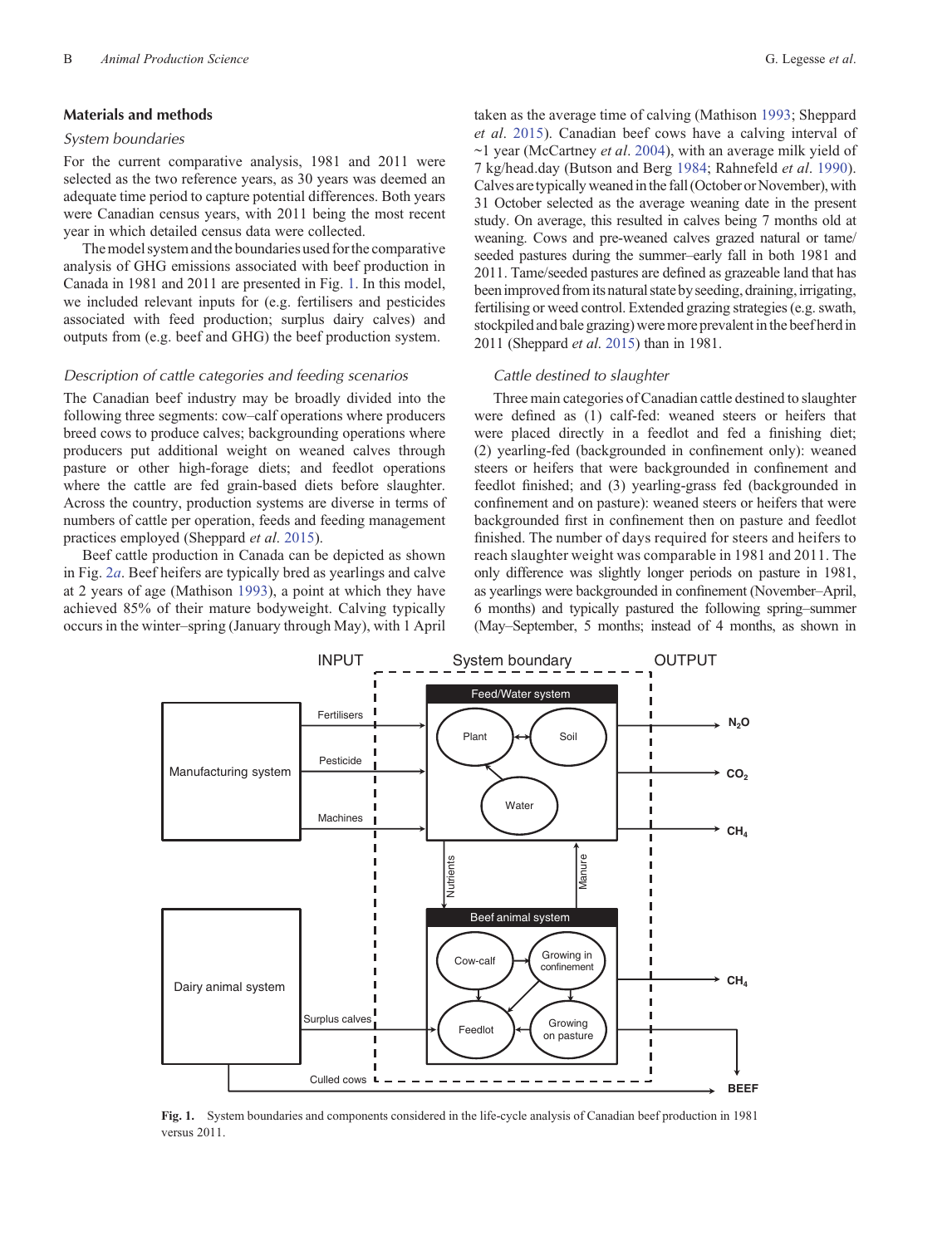<span id="page-2-0"></span>Fig. 2*b* for 2011), and sold as feeder cattle in the fall at  $\approx$  18 months of age (Mathison [1993](#page-14-0)).

On the basis of available literature (Agriculture Canada [1981](#page-13-0)*a*) and expert opinion (Canadian Roundtable for Sustainable Beef, pers. comm.) in 1981, 20% of weaned calves were assumed to be directly placed in feedlots on finishing diets. Half of the weaned calves that were not directly placed on finishing diets were assumed to be finished immediately after backgrounding in confinement (40% of weaned calves), while the other half (40% of weaned calves) were assumed to be further backgrounded on pasture before finishing in a feedlot. In 2011, it was assumed that one-third of weaned calves were finished directly after weaning, one-third were fed backgrounding diets in confinement before being provided a finishing diet, and one-third of calves were backgrounded first in confinement then on pasture before finishing in a feedlot (Canfax Research Services [2014](#page-13-0)). Starting weight, ending weight, days on feed and average daily gain of steers and heifers destined to slaughter are presented in Table [1](#page-3-0).

Average weaning weights for 1981 and 2011 were based on values reported by Schaeffer *et al*. [\(1981](#page-14-0)) and Sheppard *et al*. ([2015\)](#page-14-0), respectively. Reports indicated that weaned calves from early maturing breeds are best suited for backgrounding, while heavier calves of continental genetics (later maturing) are more suited to a high-energy diet after weaning (Mathison [1993](#page-14-0)). The average weaning weight of continental calves was ~10% greater than the average of all other breeds (Schaeffer *et al*. [1981\)](#page-14-0). For the present study, the weaning weights of calf-fed and yearling-grass fed (backgrounded in confinement and on pasture) for both years were assumed to be 10% heavier and 10% lighter, respectively, than average. Yearling steers or heifers that were weaned, backgrounded in confinement and finished were considered to be of moderate bodyweight at weaning (Table [1\)](#page-3-0).



**Fig. 2.** (*a*) Generalised flow diagram of beef cattle production in Canada, (*b*) with a timeline for beef cattle destined to slaughter from birth to finish in 2011.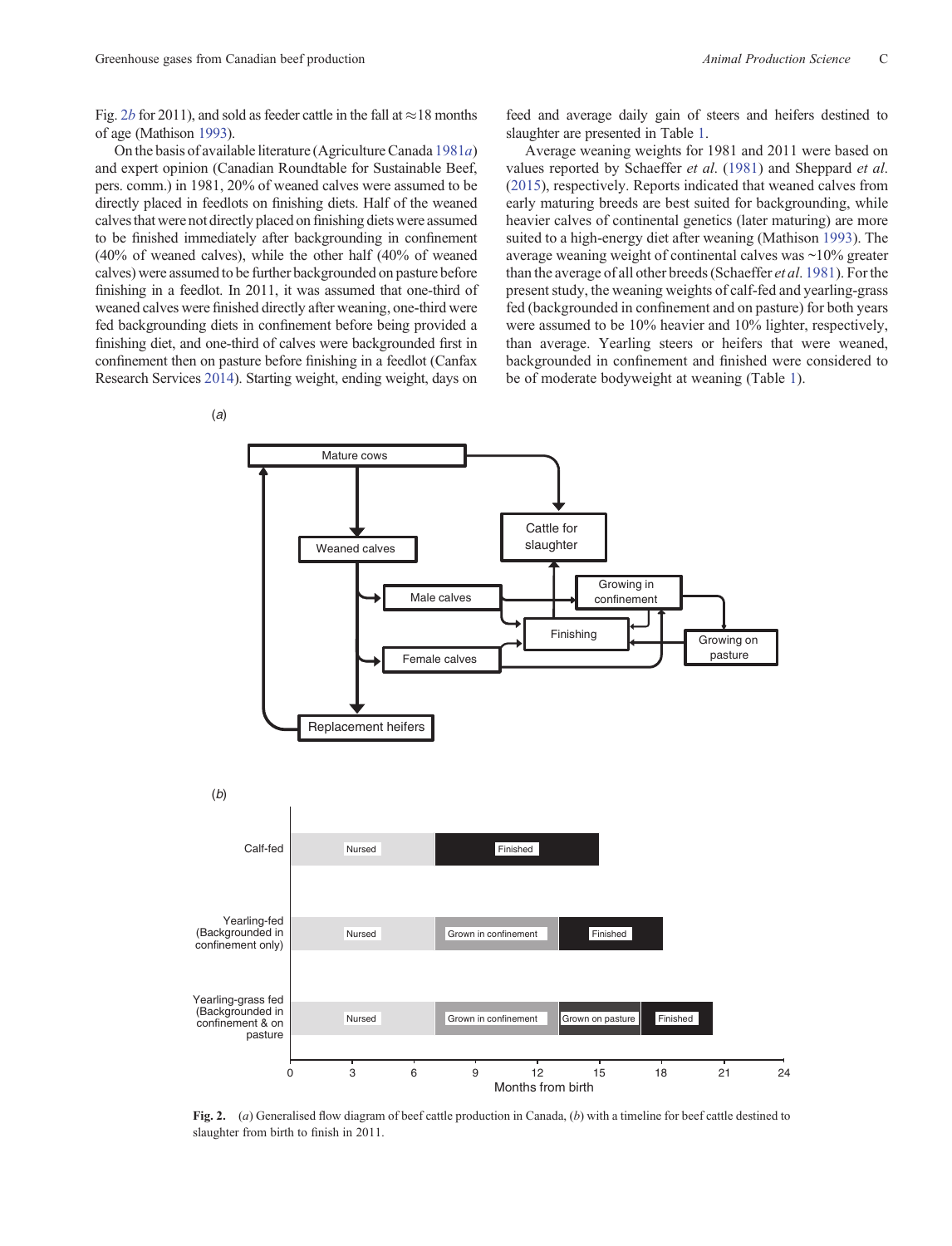# **Table 1. Production parameters and feeding system of post-weaning steers and heifers destined to slaughter in 1981 and 2011**

<span id="page-3-0"></span>The ratios of calf-fed : yearling-fed (backgrounded in confinement only) : yearling-grass fed (backgrounded in confinement and on pasture) animals in 1981 and 2011 were assumed to be 20% : 40% : 40% and 33.3% : 33.3% : 33.3 of weaned calves not retained as replacements, respectively

| Cattle type                                     | Parameter            | Growing in confinement | Feeding system<br>Growing on pasture | Finishing   |
|-------------------------------------------------|----------------------|------------------------|--------------------------------------|-------------|
|                                                 | $1981 - steers$      |                        |                                      |             |
| Calf-fed                                        | Starting weight (kg) |                        |                                      | 249         |
|                                                 | Ending weight (kg)   |                        | $\overline{\phantom{0}}$             | 499         |
|                                                 | Duration (day)       |                        |                                      | 240         |
|                                                 | Daily gain (kg/day)  |                        |                                      | 1.04        |
| Yearling-fed (backgrounded in confinement only) | Starting weight (kg) | 226                    |                                      | 370         |
|                                                 | Ending weight (kg)   | 370                    |                                      | 533         |
|                                                 | Duration (day)       | 180                    |                                      | 150         |
|                                                 | Daily gain (kg/day)  | 0.80                   |                                      | 1.09        |
| Yearling-grass fed (backgrounded in             | Starting weight      | 203                    | 327                                  | 431         |
| confinement and on pasture)                     | Ending weight        | 327                    | 431                                  | 541         |
|                                                 | Duration (day)       | 180                    | 150                                  | 100         |
|                                                 | Daily gain (kg/day)  | 0.69                   | 0.70                                 | 1.10        |
|                                                 | $1981 - heifers$     |                        |                                      |             |
| Calf-fed                                        | Starting weight (kg) |                        |                                      | 234         |
|                                                 | Ending weight (kg)   |                        | L                                    | 393         |
|                                                 |                      |                        |                                      |             |
|                                                 | Duration (day)       |                        |                                      | 240<br>0.67 |
|                                                 | Daily gain (kg/day)  |                        |                                      |             |
| Yearling-fed (backgrounded in confinement only) | Starting weight (kg) | 212                    |                                      | 322         |
|                                                 | Ending weight (kg)   | 322                    |                                      | 426         |
|                                                 | Duration (day)       | 180                    |                                      | 150         |
|                                                 | Daily gain (kg/day)  | 0.61                   | ÷                                    | 0.69        |
| Yearling-grass fed (backgrounded in             | Starting weight (kg) | 191                    | 283                                  | 361         |
| confinement and on pasture)                     | Ending weight (kg)   | 283                    | 361                                  | 433         |
|                                                 | Duration (day)       | 180                    | 150                                  | 110         |
|                                                 | Daily gain (kg/day)  | 0.51                   | 0.51                                 | 0.66        |
|                                                 | $2011$ - steers      |                        |                                      |             |
| Calf-fed                                        | Starting weight (kg) |                        |                                      | 299         |
|                                                 | Ending weight (kg)   |                        |                                      | 623         |
|                                                 | Duration (day)       |                        |                                      | 240         |
|                                                 | Daily gain (kg/day)  |                        | -                                    | 1.35        |
| Yearling-fed (backgrounded in confinement only) | Starting weight (kg) | 271                    |                                      | 454         |
|                                                 | Ending weight (kg)   | 454                    |                                      | 666         |
|                                                 | Duration (day)       | 180                    |                                      | 145         |
|                                                 | Daily gain (kg/day)  | 1.01                   | $\overline{\phantom{0}}$             | 1.47        |
| Yearling-grass fed (backgrounded in             | Starting weight (kg) | 243                    | 390                                  | 508         |
| confinement and on pasture)                     | Ending weight (kg)   | 390                    | 508                                  | 676         |
|                                                 | Duration (day)       | 180                    | 120                                  | 100         |
|                                                 | Daily gain (kg/day)  | 0.82                   | 0.98                                 | 1.68        |
|                                                 |                      |                        |                                      |             |
|                                                 | $2011 - heights$     |                        |                                      |             |
| Calf-fed                                        | Starting weight (kg) |                        |                                      | 281         |
|                                                 | Ending weight (kg)   |                        | -                                    | 562         |
|                                                 | Duration (day)       |                        |                                      | 240         |
|                                                 | Daily gain (kg/day)  |                        |                                      | 1.17        |
| Yearling-fed (backgrounded in confinement only) | Starting weight (kg) | 255                    |                                      | 408         |
|                                                 | Ending weight (kg)   | 408                    |                                      | 609         |
|                                                 | Duration (day)       | 180                    |                                      | 160         |
|                                                 | Daily gain (kg/day)  | 0.85                   |                                      | 1.25        |
| Yearling-grass fed (backgrounded in             | Starting weight (kg) | 229                    | 361                                  | 462         |
| confinement and on pasture)                     | Ending weight (kg)   | 361                    | 462                                  | 619         |
|                                                 | Duration (day)       | 180                    | 120                                  | 110         |
|                                                 | Daily gain (kg/day)  | 0.73                   | 0.84                                 | 1.43        |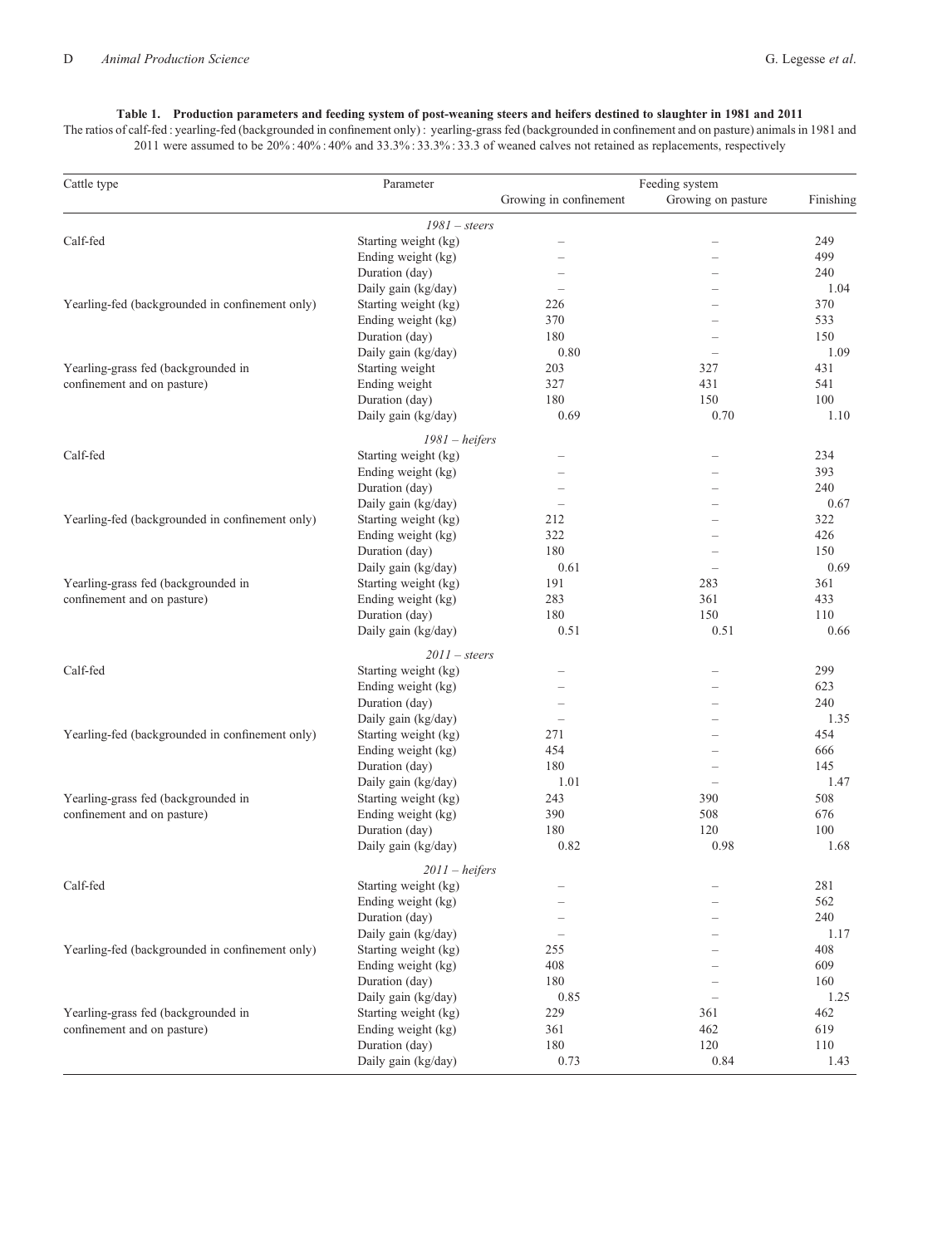Heifer calves were assumed to be 6% lower in weaning weight than steers (McKay *et al*. [1990;](#page-14-0) Newman *et al*. [1994;](#page-14-0) Basarab *et al*. [2012](#page-13-0)). Slaughter weights for 2011 were calculated on the basis of monthly carcass data obtained from Canfax and converted to slaughter bodyweights (Canadian Beef Grading Agency [2014](#page-13-0)). Slaughter weight of steers and heifers in 1981 were 20% and 30% less than the slaughter weight of steers and heifers in 2011, respectively (Agriculture Canada [1981](#page-13-0)*b*; Canadian Beef Grading Agency [2014](#page-13-0)).

## *Feeding scenarios*

With few exceptions, it was assumed that the same feeds were available in 1981 and 2011. However, cows were predominantly offered mostly conserved forage during the winter of 1981, whereas extended grazing of cows through the winter was a more common practice in 2011. In both reference years, corn was the preferred grain and silage crop for beef cattle in eastern Canada, while barley was the commonly fed grain and silage crop for beef cattle in western Canada (Hironaka and Freeze [1992](#page-13-0); Sheppard *et al*. [2015](#page-14-0)). The chemical composition of feedstuffs (Table S1, available as Supplementary material for this paper) was primarily based on Canadian sources (Abouguendia [1998](#page-13-0); Stewart [1999](#page-15-0); Lardner *et al*. [2011](#page-14-0); Legesse *et al*. [2012](#page-14-0); Lardner [2013](#page-14-0); Saskatchewan Forage Council [2014\)](#page-14-0), while nutrient requirements of various cattle categories within the beef production system were derived using NRC-based diet formulation software (NRC [1996](#page-14-0); AARD [2011\)](#page-12-0).

The major cattle categories considered for the analysis were cows (lactating and dry), beef calves, replacement heifers (weaning to 1 year, 1–2 years), breeding bulls, backgrounding steers and heifers, and feedlot cattle. Criteria used to develop feeding scenarios included sex, the physiological condition (age, pregnancy status) of the animal, feeding season and regional differences in feed types. In total, 46 and 49 feeding scenarios were used to describe the cattle feeding practices employed by the Canadian beef industry in 1981 and 2011, respectively (Tables S2–S5, available as Supplementary material for this paper).

Lactating cows were assumed to be fed to meet their nutrient requirements for maintenance (not for growth) with an average milk yield of 7 kg/day (Butson and Berg [1984;](#page-13-0) Rahnefeld *et al*. [1990](#page-14-0)). Grain supplementation (i.e. barley in the west; corn in the east) for breeding animals (i.e. cows, replacement heifers, bulls and calves) was considered only when forage sources did not satisfy nutrient requirements. The most common type of conserved forage used by cow–calf producers in western Canada was baled perennial hay. Kaliel [\(2004](#page-14-0)) reported that over 90% of cow–calf enterprises in Alberta used baled forages as the primary source of roughage during the winter.

Dry cows were assumed to be fed to meet their nutrient requirements for maintenance and gestation. The proportion of Canadian beef farms practising extended grazing was 39% in 2011 (Statistics Canada [2013\)](#page-14-0), a level that was found to be even higher (58%) in a more recent survey (Sheppard *et al*. [2015](#page-14-0)). Of those that practiced extended grazing, 44% grazed forages unrolled behind a tractor or processed with a bale processor in the field, 42% grazed bales, 29% grazed stockpiled forages and 25% grazed annual swathed cereal crops (Sheppard *et al*. [2015](#page-14-0)). The two related winter grazing strategies (i.e. bale grazing and grazing processed/unrolled forages) were practiced by ~50% of

beef farmers. Hence, feeding scenarios for dry cows were designed to reflect the winter grazing practice for a part of the winter (3 months) in 2011 (i.e. 50% grazed perennial forage bales, 30% grazed stockpiled perennial forages, and 20% grazed swathed annual cereal crops).

Replacement heifers from weaning to calving and breeding bulls were assumed to be fed to meet growth and maintenance requirements. Calves younger than 4 months were assumed to consume only milk and, therefore, as recommended by IPCC [\(2006\)](#page-13-0) the emission factor for CH4, *Y*m, was set to zero. Diets to meet the requirements of growing calves aged 4–7 months were assumed to consist of 80% or more of non-milk feeds (on a DM basis).

Nutrient requirements of backgrounding cattle were determined with consideration of sex and bodyweight of the animal, feeding season and regional differences in diets. Backgrounding cattle in confinement were assumed to have been fed a forage : grain diet at 60 : 40, while for finishing feedlot diets this ratio was 10 : 90 on a DM basis (Beauchemin *et al*. [2010\)](#page-13-0).

## *Cattle population and beef carcass production*

For beef cows, calves and breeding bulls, population data were derived from the census of agriculture conducted every 5 years by statistics Canada (Statistics Canada [2014](#page-15-0)*b*; Table [2\)](#page-5-0). In addition, a more detailed inventory of beef and dairy cattle conducted bi-annually via telephone surveys of agricultural producers by statistics Canada was consulted when the data for a particular category of cattle were not differentiated between beef and dairy cattle in the census (Statistics Canada [2014](#page-14-0)*a*). Population inventories were considered from 1 July rather than 1 January, as this date was closer to the census date. The number of dairy breeding bulls in 1981 was approximated on the basis of the ratio of dairy bulls to dairy cows between 2000 and 2011. The values were further verified using the registrations of dairy cattle from artificial insemination sires in Canada (CDIC [2014\)](#page-13-0). For 1981, the number of calves less than 1 year of age on beef and dairy farms was estimated from the number of beef and dairy cows reported in the census, with the assumption that only half of the dairy calves (i.e. the heifer calves) entered the dairy production supply chain with a 50% : 50% sex ratio of male to female calves at birth (Armstrong *et al*. [1990](#page-13-0)).

Splitting the total number of calves in the census into beef and dairy farms for 2011 was done on the basis of the proportion of calves reported on beef and dairy operations in the 1 July Statistics Canada livestock inventory (Statistics Canada [2014](#page-14-0)*a*).

The number of cattle produced on Canadian farms was estimated by subtracting the number of live cattle imports from the total slaughter of domestic cattle and live exports. Total beef carcass production was estimated by multiplying thte number of cattle produced on Canadian farms by carcass weight. As our analysis was a life-cycle approach, estimates of marketed cattle needed to correspond to the breeding herd numbers. Since the number of slaughtered animals in a given year was also influenced by the breeding herd inventories and associated production decisions in the previous 1 or 2 years, the estimates were standardised to ensure that the probable effects of other factors that might have affected meat production and cattle demography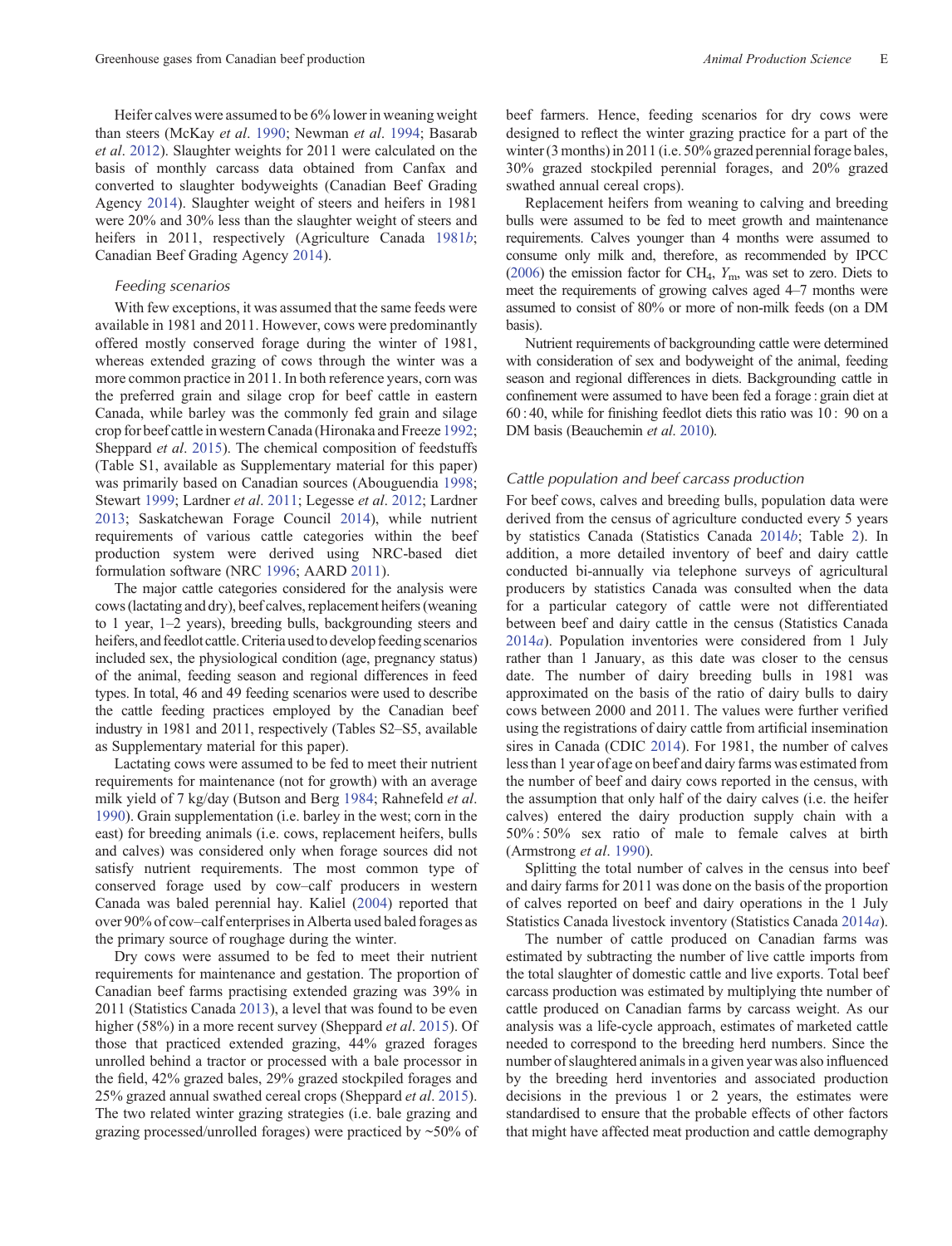| Breeding herd population<br>3517286<br>Calves on beef operations <sup>A</sup><br>3 1 1 3 7 8 8<br>Breeding beef bulls <sup>A</sup><br>230723<br>Beef heifers for replacement <sup>B</sup><br>522840<br>Slaughter parameters<br>Number of slaughtered animals<br>1737987<br><b>Steers</b><br>Heifers<br>766099<br>Beef cows<br>386901<br>Dairy cows <sup>C</sup><br>323825<br>Breeding beef bulls<br>46 145<br>Breeding dairy bulls<br>28930<br>Bodyweight at slaughter <sup>E</sup> (kg)<br>503<br><b>Steers</b><br>410<br>518<br>Breeding bulls<br>643<br>Carcass weight <sup>F</sup> (kg)<br>302<br><b>Steers</b><br>246<br>254<br>354<br>Breeding bulls<br>Total carcass output (kg)<br>525 033 634<br><b>Steers</b><br>Heifers<br>188 343 442<br>98 277 625<br>82 255 374 | Category       | 1981         | 2011        |
|-------------------------------------------------------------------------------------------------------------------------------------------------------------------------------------------------------------------------------------------------------------------------------------------------------------------------------------------------------------------------------------------------------------------------------------------------------------------------------------------------------------------------------------------------------------------------------------------------------------------------------------------------------------------------------------------------------------------------------------------------------------------------------|----------------|--------------|-------------|
| Beef cows <sup>A</sup><br>Heifers<br>Cows<br>Heifers<br>Cows<br>Beef cows<br>Dairy cows                                                                                                                                                                                                                                                                                                                                                                                                                                                                                                                                                                                                                                                                                       |                |              |             |
|                                                                                                                                                                                                                                                                                                                                                                                                                                                                                                                                                                                                                                                                                                                                                                               |                |              | 3849368     |
|                                                                                                                                                                                                                                                                                                                                                                                                                                                                                                                                                                                                                                                                                                                                                                               |                |              | 3 661 604   |
|                                                                                                                                                                                                                                                                                                                                                                                                                                                                                                                                                                                                                                                                                                                                                                               |                |              | 215 346     |
|                                                                                                                                                                                                                                                                                                                                                                                                                                                                                                                                                                                                                                                                                                                                                                               |                |              | 498 154     |
|                                                                                                                                                                                                                                                                                                                                                                                                                                                                                                                                                                                                                                                                                                                                                                               |                |              |             |
|                                                                                                                                                                                                                                                                                                                                                                                                                                                                                                                                                                                                                                                                                                                                                                               |                |              |             |
|                                                                                                                                                                                                                                                                                                                                                                                                                                                                                                                                                                                                                                                                                                                                                                               |                |              | 1950832     |
|                                                                                                                                                                                                                                                                                                                                                                                                                                                                                                                                                                                                                                                                                                                                                                               |                |              | 1119623     |
|                                                                                                                                                                                                                                                                                                                                                                                                                                                                                                                                                                                                                                                                                                                                                                               |                |              | 423 430     |
|                                                                                                                                                                                                                                                                                                                                                                                                                                                                                                                                                                                                                                                                                                                                                                               |                |              | 226944      |
|                                                                                                                                                                                                                                                                                                                                                                                                                                                                                                                                                                                                                                                                                                                                                                               |                |              | 43 069      |
|                                                                                                                                                                                                                                                                                                                                                                                                                                                                                                                                                                                                                                                                                                                                                                               |                |              | 10444       |
|                                                                                                                                                                                                                                                                                                                                                                                                                                                                                                                                                                                                                                                                                                                                                                               |                |              |             |
|                                                                                                                                                                                                                                                                                                                                                                                                                                                                                                                                                                                                                                                                                                                                                                               |                |              | 647         |
|                                                                                                                                                                                                                                                                                                                                                                                                                                                                                                                                                                                                                                                                                                                                                                               |                |              | 593         |
|                                                                                                                                                                                                                                                                                                                                                                                                                                                                                                                                                                                                                                                                                                                                                                               |                |              | 619         |
|                                                                                                                                                                                                                                                                                                                                                                                                                                                                                                                                                                                                                                                                                                                                                                               |                |              | 821         |
|                                                                                                                                                                                                                                                                                                                                                                                                                                                                                                                                                                                                                                                                                                                                                                               |                |              |             |
|                                                                                                                                                                                                                                                                                                                                                                                                                                                                                                                                                                                                                                                                                                                                                                               |                |              | 388         |
|                                                                                                                                                                                                                                                                                                                                                                                                                                                                                                                                                                                                                                                                                                                                                                               |                |              | 356         |
|                                                                                                                                                                                                                                                                                                                                                                                                                                                                                                                                                                                                                                                                                                                                                                               |                |              | 303         |
|                                                                                                                                                                                                                                                                                                                                                                                                                                                                                                                                                                                                                                                                                                                                                                               |                |              | 452         |
|                                                                                                                                                                                                                                                                                                                                                                                                                                                                                                                                                                                                                                                                                                                                                                               |                |              |             |
|                                                                                                                                                                                                                                                                                                                                                                                                                                                                                                                                                                                                                                                                                                                                                                               |                |              | 757460515   |
|                                                                                                                                                                                                                                                                                                                                                                                                                                                                                                                                                                                                                                                                                                                                                                               |                |              | 398 156 669 |
|                                                                                                                                                                                                                                                                                                                                                                                                                                                                                                                                                                                                                                                                                                                                                                               |                |              | 128 491 527 |
|                                                                                                                                                                                                                                                                                                                                                                                                                                                                                                                                                                                                                                                                                                                                                                               |                |              | 68 866 852  |
|                                                                                                                                                                                                                                                                                                                                                                                                                                                                                                                                                                                                                                                                                                                                                                               | Breeding bulls | 26 5 61 7 20 | 24 176 057  |

<span id="page-5-0"></span>**Table 2. Population of live and slaughtered cattle and beef carcass data in 1981 and 2011 used as model inputs**

ADerived from census/biannual inventory.

 $B$ Heifer retention rates (as percentage of female calves) of 40% and 30% were estimated using 74% (Rahnefeld *et al*. [1991\)](#page-14-0) and 85% (Western Beef Development Centre [2015](#page-15-0)) of reproductive efficiency (i.e. number of calves weaned per 100 cows exposed) values in 1981 and 2011, respectively. Our model also took into account two groups of replacement heifers (i.e. weaning to 1 year and 1–2 years).

<sup>C</sup>The slaughter data for cows did not discriminate between beef and dairy cows; therefore, it was necessary to estimate the number of slaughtered beef cows. The number of slaughtered beef cows was estimated from the culling rate of beef cows in a given year, with the remaining number of cows assumed to be culled dairy cows.

 $<sup>D</sup>$ The slaughter data for bulls did not discriminate between beef and dairy bulls.</sup> The number of slaughtered beef bulls was estimated from the estimated beef bull culling rate, with the remaining number of bulls assumed to be culled dairy bulls.

E Estimated on the basis of the reported carcass weights and carcass-to-liveweight conversion factors for cattle (AAFC [2013](#page-12-0)).

Source: Brenna Grant, Canfax Research Services; pers. comm. Referencing the Canadian Beef Grading Agency data.

(e.g.the position ofthe yearinthe cattle cycle) did not biasthe data. Such standardisation is particularly important for comparative analyses that involve non-consecutive time points over decades.

The values were standardised on the basis of the size of breeding herd within the reference year rather than on the number of cattle slaughtered (Table 2). The production systems in the reference year (*t*) and its adjacent years (*t*–1,

*t*+1) were assumed to be at a demographic steady-state (i.e. the national herd assumed to have been in equilibrium). This is defined as a system where the calving, weaning, replacement and culling rates and, thus, the size of the breeding herd remained constant. This assumption was made to estimate the number of cattle that either entered or exited the herd within the reference year (i.e. *t*). Weaning rate for the cow herd (i.e. number of calves weaned per 100 cows exposed) was assumed to be 74% in 1981 (Rahnefeld *et al*. [1991](#page-14-0)) and 85% in 2011 (Western Beef Development Centre [2015](#page-15-0)). All the calves in the census beyond the estimated weaning rates were assumed to be male calves from dairy farms. All male beef cattle (apart from the 3% that were left intact to serve as breeding bulls) were assumed to be fed and slaughtered as steers. All heifers that were not kept as replacements were assumed to be slaughtered. Preweaning death losses of cows and calves were included in the census estimates. Preweaning cow and calf mortalities that were not captured in the census or the weaning rate estimates were assumed to be insignificant and to not differ between 1981 and 2011. A historical average culling rate of 11% and a 98.4% post-weaning survival rate of steers and heifers (Canfax Research Services [2009\)](#page-13-0) were used for both years. Mature cows and breeding bulls were assumed to be shipped directly from pasture to slaughter without a finishing period (Hawrysh and Price [1981](#page-13-0); Hironaka and Freeze [1992\)](#page-13-0).

# *The proportion of natural and tame/seeded pastures used by beef cattle in 2011 and 1981*

To our knowledge, the proportion of natural and tame/seeded pastures grazed by beef cattle in Canada has not been previously estimated. GIS mapping data were also not available to define the land allocation to the various grazing groups for our comparative analysis across both reference years. The area of pasture available for grazing cattle for the two reference years was obtained from Statistics Canada, Census of Agriculture data (Statistics Canada [2014](#page-15-0)*c*). The amount of natural pasture and tame/seeded pastureland available for grazing was standardised on the basis of an average stocking rate (Table [3](#page-6-0)). Stocking rate was defined as the number of animals grazing a unit of land for a specified time period and expressed as animal-unit months (AUMs) per unit area. The animal unit (AU) is a standard unit that can be used in calculating the relative grazing impact of different classes of cattle. Estimated provincial average stocking rates range from 0.91 to 2.47 AUMs/ha for natural pastures and from 3.34 to 7.41 AUMs/ha for tame/seeded pastures (Yungblut [2012](#page-15-0)). For the current calculation, stocking rates of 1.5 and 5.25 AUMs/ha were assumed for natural and tame/seeded pastures, respectively.

The proportion of breeding stock (i.e. cows, pre-weaning calves, replacement heifers and bulls) grazing natural and tame/seeded pastures was assumed to reflect the grazing capacity of each of the pasture types. In 2011, 43% and 57% of the breeding stock were assumed to have grazed natural and tame/seeded pastures, respectively, on the basis of the relative availability of these pasture types. In 1981, 51% of the breeding stock grazed natural pastures and 49% grazed tame/seeded pastures (Table [3\)](#page-6-0). Yearling-grass fed cattle were assumed to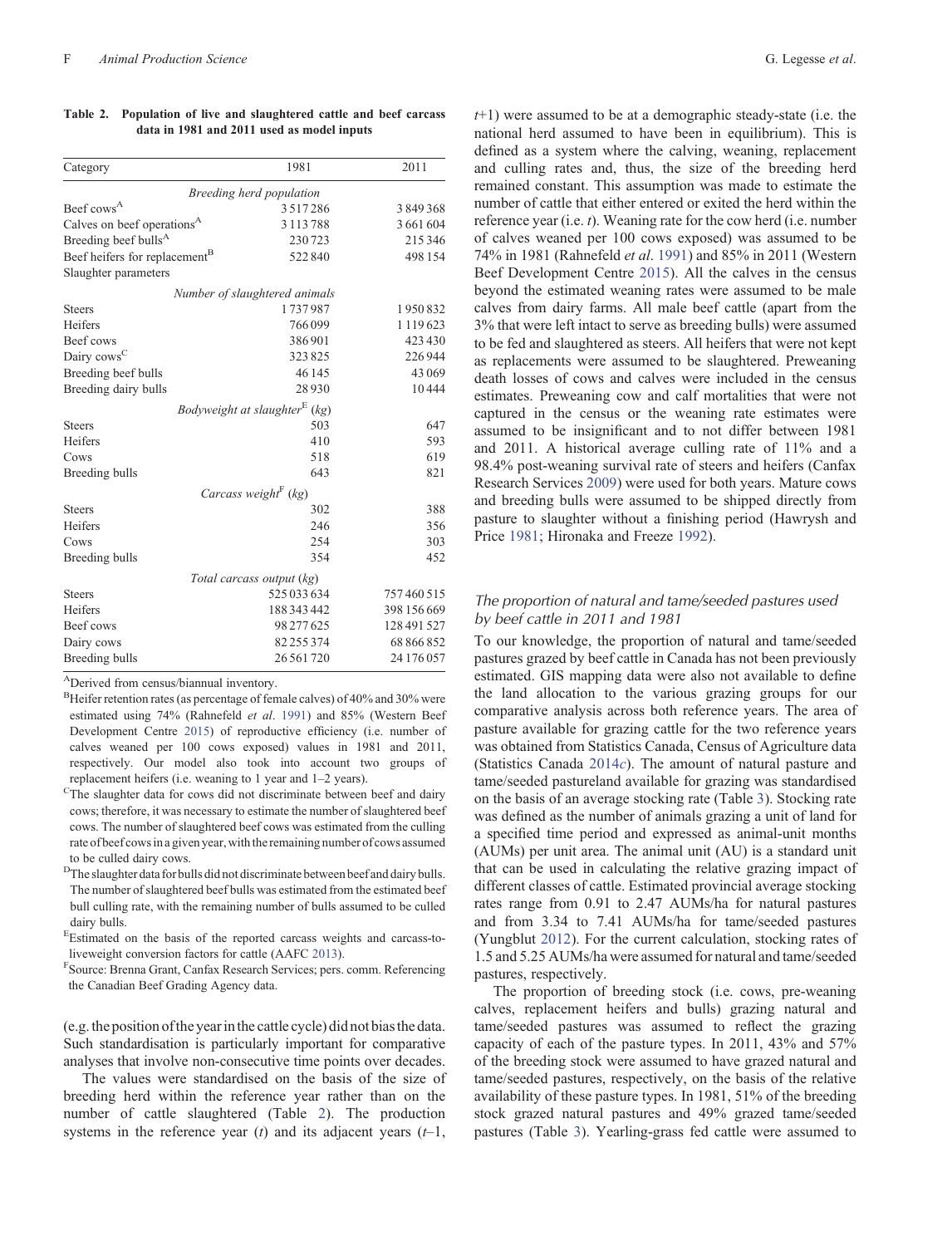<span id="page-6-0"></span>

| Pasture type                            | Pasture available for<br>grazing <sup>A</sup> |        | Stocking rate | Adjusted grazing capacity |        |  |
|-----------------------------------------|-----------------------------------------------|--------|---------------|---------------------------|--------|--|
|                                         | (ha)                                          | $(\%)$ | (AUMs/ha)     | $(AUMs)^B$                | $(\%)$ |  |
|                                         |                                               | 1981   |               |                           |        |  |
| Natural pasture                         | 16216823                                      | 79     | 1.50          | 24 3 25 5 22              | 51     |  |
| Tame or seeded pasture                  | 4404727                                       | 21     | 5.25          | 23 124 837                | 49     |  |
|                                         |                                               | 2011   |               |                           |        |  |
| Natural pasture                         | 14 703 330                                    | 73     | 1.50          | 22055017                  | 43     |  |
| Tame or seeded pasture<br>5 5 3 2 6 5 2 |                                               | 27     | 5.25          | 29 04 6 453               | 57     |  |

| Table 3. Estimated natural and tame/seeded pastureland available for grazing in 1981 and 2011 |  |
|-----------------------------------------------------------------------------------------------|--|
| AUM, animal-unit month                                                                        |  |

<sup>A</sup>According to the Glossary of the 2011 Census of Agriculture, natural land for pasture is defined as areas used for pasture that have not been cultivated and seeded, or drained, irrigated or fertilised. This includes native pasture/hay (indigenous grass suitable as feed for livestock and game); rangeland (land with natural plant cover, principally native grasses or shrubs valuable for forage); grazeable bush (forest land and bushy areas used for grazing, not land cultivated for crops or with dense forest). Tame or seeded pasture is grazeable land that has been improved from its natural state by seeding, draining, irrigating, fertilising or weed control. This does not include areas of land harvested for hay, silage or seed ([http://www.statcan.gc.ca/eng/ca2011/gloss;](www.agr.gc.ca/eng/industry-markets-and-trade/statistics-and-market-information/by-product-sector/red-meat-and-livestock/red-meat-market-information-canadian-industry/carcass-weight/conversion-factors/?id=1415860000020) accessed 12 February 2015). Prior to the 1986 census, 'unimproved land for pasture, grazing or hay' was not separated from 'all other unimproved land'. For the current approximation, unimproved land for pasture in 1981was estimated by subtracting unimproved woodland from total unimproved land.

<sup>B</sup>Adjusted based on the estimated stocking rates of the pastures. Stocking rates were assumed to be the same in 2011 and 1981 for the respective pasture types.

mostly graze tame/seeded pastures (85%), while only 15% grazed natural pastures in both reference years.

The pastureland required for grazing beef cattle was not only a function of the stocking rate, but also of bodyweight and days on pasture. For our calculations, 1 AU was defined as a 454 kg of beef cow with or without a nursing calf (up to 3 months of age), with the pastureland required for calves of 4 months or older calculated separately. Animal-unit equivalents (AUE) were calculated for the various sizes of cattle. For example, a 580 kg cow was 1.28 AUE, whereas a 310 kg replacement heifer was 0.68 AUE. The amount of pastureland required for grazing cattle was estimated as follows:

## $Pastureland_i = AUE_i \times AUD_i \times GrazingPeriod_i \times CattleNumber_i$ ;

where Pastureland<sub>i</sub> was the amount of land required for a given group of grazing cattle (ha),  $AUE_i$  was the  $AUE$  for a given group of grazing cattle, AUDi was the amount of pastureland (ha) required to meet the nutrient requirements of 1 AU for a day and was calculated by dividing the amount of pastureland required for an AU for 1 month by 30. Pastureland required for an AU for a month was estimated as the inverse of the stocking rate of the pasture in AUMs. Accordingly, the amount of natural and tame/seeded pastureland required to support 1 AU/month was 0.67 ha and 0.19 ha, respectively. GrazingPeriod<sub>i</sub> was the number of days on pasture for a given grazing group. CattleNumber<sub>i</sub> was the estimated number of cattle in a given grazing group.

# *Estimating GHGs*

Greenhouse gas emissions from Canadian beef production were assessed using the methods and algorithms of the Holos model, a whole-farm modelling program developed by Agriculture and Agri-Food Canada (Janzen *et al*. [2006;](#page-13-0) Little *et al*. [2013\)](#page-14-0). The GHG sources considered in our analysis included  $CH<sub>4</sub>$  emissions from cattle and manure,  $N<sub>2</sub>O$  emissions from manure and soils, N2O emissions from N leaching, runoff and volatilisation (indirect  $N_2O$  emissions) and  $CO_2$  emissions from on-farm use of fuel energy (e.g. cropping) and their use in manufacturing of fertilisers and herbicides. Ammonia emissions were not estimated in our study. Sources of GHG emissions, equations and emission factors are presented in Table [4.](#page-7-0) Carbon stocks in Canadian agricultural lands were assumed to be near equilibrium and were excluded from analysis. Electricity-related emissions were also assumed to be negligible, owing to the low consumption of electricity by Canadian beef farms (CRA [2010\)](#page-13-0). Energy associated with drying feed grains was also not included as most grains in Canada are harvested at low moisture (Vergé *et al.* [2008\)](#page-15-0). Carbon dioxide emissions from transporting feed were deemed negligible as it was assumed that all feed was grown on the farm.

Emissions associated with culled dairy cows for 2011 were estimated using relevant coefficients developed for the allocation of GHG emissions to meat and milk in Canada (McGeough *et al*. [2012\)](#page-14-0). According to Dyer *et al*. [\(2008](#page-13-0)), between 1981 and 2001, Canadian milk production increased by 48%, while GHG emission intensity decreased by 35%. On the basis of this, the coefficients derived from McGeough *et al*. ([2012\)](#page-14-0) were multiplied by a factor of 1.04 for slaughtered dairy cows in 1981.

Manure in confined cattle production is most commonly stockpiled (Aklilu Alemu, pers. comm.) and this method of manure handling was assumed to be used at both reference years. Commercial fertilisers and manure were assumed to have been applied at a rate to meet the N requirements of the crop. For 2011, the manure and fertiliser application rates were used from the recent survey results (Sheppard *et al*. [2015](#page-14-0)) and relevant reports (Beauchemin *et al*. [2010;](#page-13-0) McGeough *et al*. [2012](#page-14-0); Little *et al*. [2013\)](#page-14-0), but similar data were not available for 1981. As a result, methods and rates of application were assumed to be the same in both reference years. Manure N in excess of that required for crop production was assumed to have been spread on tame/seeded pastureland.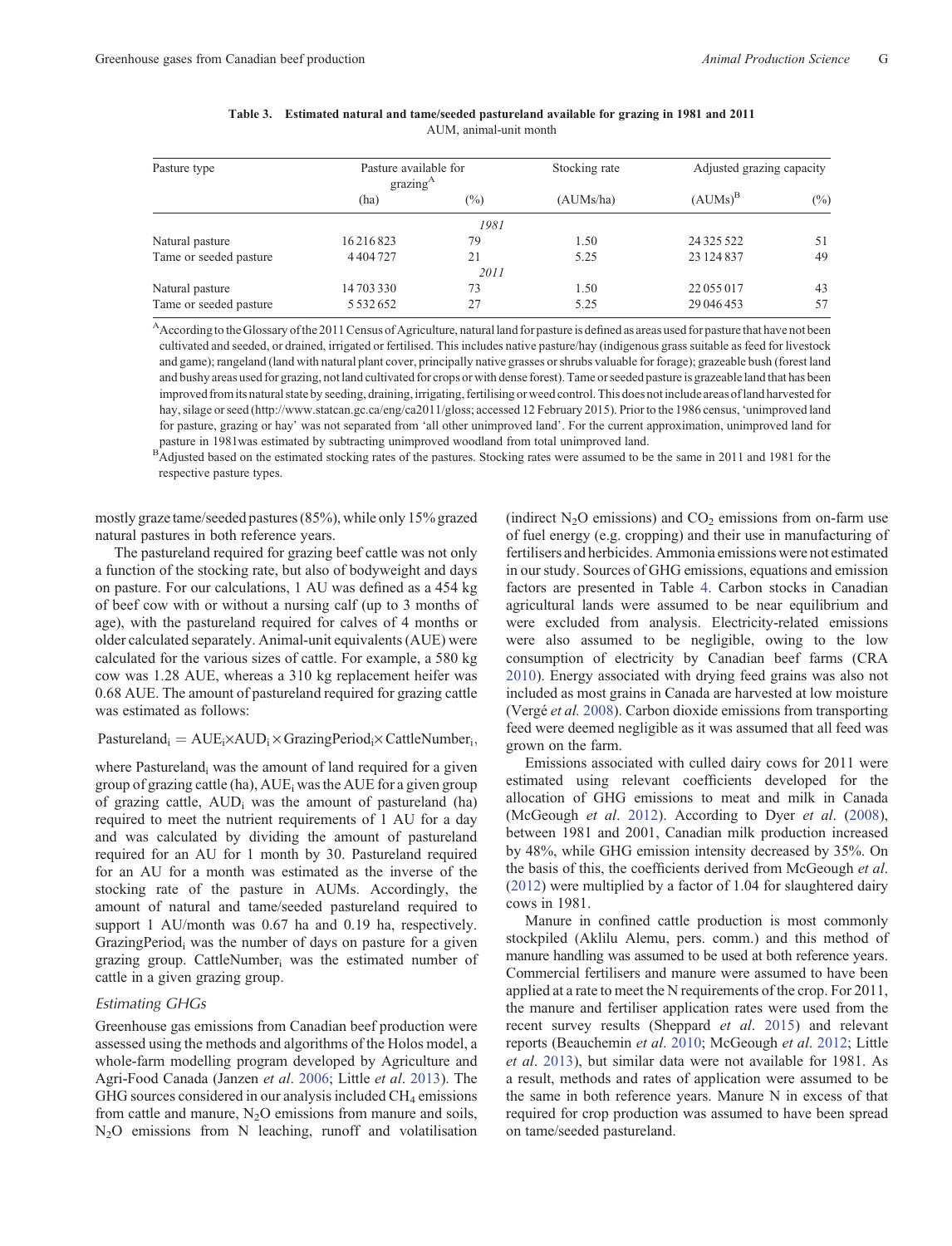<span id="page-7-0"></span>

| Gas                                                                                                                     | Emission factor/equation <sup>A</sup>                                                                                  |  |  |  |  |
|-------------------------------------------------------------------------------------------------------------------------|------------------------------------------------------------------------------------------------------------------------|--|--|--|--|
|                                                                                                                         | CH <sub>4</sub>                                                                                                        |  |  |  |  |
| Enteric fermentation                                                                                                    | $Ym$ ranges from 3% to 7% (i.e. cows, 7%; replacement heifers and                                                      |  |  |  |  |
|                                                                                                                         | backgrounding cattle, $6.5\%$ ; finishing cattle, $3.5\%$ )                                                            |  |  |  |  |
| Pasture/range <sup>B</sup>                                                                                              | $0.01$ kg of CH <sub>4</sub>                                                                                           |  |  |  |  |
| Solid storage manure handling <sup>C</sup>                                                                              | $0.02$ kg of CH <sub>4</sub>                                                                                           |  |  |  |  |
|                                                                                                                         | $N2O$ (direct)                                                                                                         |  |  |  |  |
| Pasture/range                                                                                                           | $0.02$ kg of N <sub>2</sub> O-N/kg of N                                                                                |  |  |  |  |
| Solid storage manure handling                                                                                           | $0.005$ kg of N <sub>2</sub> O-N/kg of N                                                                               |  |  |  |  |
| Soil/cropping nitrogen inputs <sup>D</sup>                                                                              | $EF_{\text{EasternCanada}_{\sim}}$ <sup>E</sup> = 0.017 kg of N <sub>2</sub> O-N/kg of N                               |  |  |  |  |
|                                                                                                                         | $EF_{WsternCanada}^E = 0.004$ kg of N <sub>2</sub> O-N/kg of N                                                         |  |  |  |  |
|                                                                                                                         | $N2O$ (indirect)                                                                                                       |  |  |  |  |
| Pasture/range <sup>B</sup>                                                                                              | Leaching: EF = $0.0075$ kg of N <sub>2</sub> O-N/kg of N; Frac <sub>leach</sub> <sup>F</sup> = $0.11$ kg of N;         |  |  |  |  |
|                                                                                                                         | Volatilisation: EF = 0.01 kg of N <sub>2</sub> O-N/kg of N; Frac <sub>volatilisation</sub> <sup>G</sup> = 0.20 kg of N |  |  |  |  |
| Solid storage manure handling <sup>C</sup>                                                                              | Leaching: EF = $0.0075$ kg of N <sub>2</sub> O-N; Frac <sub>leach</sub> = 0 kg of N;                                   |  |  |  |  |
|                                                                                                                         | Volatilisation: $EF = 0.01$ kg of N <sub>2</sub> O-N; Frac <sub>volatilisation</sub> = 0.45 kg of N                    |  |  |  |  |
| Soil/cropping nitrogen inputs                                                                                           | Leaching: EF = 0.0075 kg of N <sub>2</sub> O-N/kg of N; Frac <sub>leach</sub> (west) <sup>F</sup> = 0.11 kg            |  |  |  |  |
| of N; Frac <sub>leach</sub> (east) <sup><math>F = 0.30</math></sup> kg of N; Volatilisation <sup>H</sup> : EF = 0.01 kg |                                                                                                                        |  |  |  |  |
|                                                                                                                         | of N <sub>2</sub> O-N/kg of N; Frac <sub>volatilisation</sub> : 0.1 kg of N <sub>2</sub> O-N                           |  |  |  |  |
|                                                                                                                         | $CO_2^{\phantom{2}}$                                                                                                   |  |  |  |  |
| Energy to crop corn (grain and silage) (kg/ha)                                                                          | 230                                                                                                                    |  |  |  |  |
| Energy to crop soybean (kg/ha)                                                                                          | 218                                                                                                                    |  |  |  |  |
| Energy to crop barley(kg/ha)                                                                                            | 156                                                                                                                    |  |  |  |  |
| Energy to hay (kg/ha)                                                                                                   | 100                                                                                                                    |  |  |  |  |
| Energy from manure application ( $kg/kg$ of N)                                                                          | 0.347                                                                                                                  |  |  |  |  |
| Nitrogen fertiliser production $(kg/kg \text{ of } N)^{J}$                                                              | 3.59                                                                                                                   |  |  |  |  |
| Phosphorous fertilisr production (kg/kg of $P_2O_5$ ) <sup>J</sup>                                                      | 0.5699                                                                                                                 |  |  |  |  |
| Herbicide production (barley) (kg/ha)                                                                                   | 0.93                                                                                                                   |  |  |  |  |
| Herbicide production (corn and soybean) (kg/ha)                                                                         | 0.46                                                                                                                   |  |  |  |  |

#### **Table 4. Sources and equations or emission factors (EF) used to estimate greenhouse gas emissions**

AUnless indicated otherwise, emission factors or equations were sourced from IPCC [\(2006](#page-13-0)) or Little *et al*. ([2013\)](#page-14-0). <sup>B</sup>

All grazing animals.

CAll non-grazing cattle.

<sup>D</sup>Includes land applied manure, crop residue, synthetic nitrogen fertiliser, and mineralised nitrogen.

E Emission factor were approximated on the basis of regional differences in growing season precipitation to potential evapotransporation (P/PE) (Basarab *et al*. [2012](#page-13-0); Duke [2006\)](#page-13-0).<br> $F_{\text{L} \text{exchino fraction}}$ 

<sup>F</sup>Leaching fraction. Approximated on the basis of Rochette *et al.* [\(2008](#page-14-0)). GVolatilisation fraction.

<sup>H</sup>Indirect emissions due to volatilisation were calculated on the basis of nitrogen inputs from land applied manure and synthetic nitrogen fertiliser. <sup>I</sup>As needed, regional or crop-related differences in soil type and tillage system was considered.

<sup>J</sup>Source: Nagy [\(2000\)](#page-14-0).

According to Dorff and Beaulieu [\(2014](#page-13-0)), Canadian cropland expanded between 1981 and 2011 from 31 million to 35.4 million ha, while the area of land applied with synthetic fertilisers increased from 18.5 million to 24.9 million ha over this time period. Consequently, the proportion of land fertilised with commercial N for crop production in 1981 was assumed to be 14% lower than 2011.

Carbon dioxide equivalent  $(CO_2e)$  is the metric used to standardise GHG emissions according to the global warming potential (GWP) of individual gases. Hence, to report GHG intensity, emissions were expressed as  $CO<sub>2</sub>e/kg$  beef (liveweight), assuming GWP values of 28 kg of  $CO<sub>2</sub>e/kg$  for  $CH<sub>4</sub>$  and 265 kg of CO2e/kg for N2O (Myhre *et al*. [2013](#page-14-0)). As estimated GWP values from Intergovernmental Panel on Climate Change or other climate modellers have changed over time, GHG intensities of beef production derived using different GWP values in other studies were standardised to enable meaningful comparisons.

Most calculations were performed at a regional scale (east/ west), accounting for differences in cattle distribution, feed utilisation and crop production. Soil N mineralisation was assumed to be balanced by immobilisation, so that root-zone soil organic N was in a steady-state. Both harvest and feeding losses were considered in estimating the amount of land required to produce feeds. However, emissions associated with wasted feed were not included in  $CH_4$  and  $N_2O$  emissions from manure.

Crop coefficients used to determine GHG emissions from feed crops and pastures are presented in Table [5.](#page-8-0) The total feed required was calculated on the basis of the daily DM intake for each class of animal, the percentage of the dietary DM represented by the individual feeds, the number of days cattle were on feed, and the field and feeding losses.

Field losses during harvest were assumed to be 12% for hay and silages and 3% for grains, while feed wastage was estimated to be 20% for hay, 5% for silage and 0% for grain (Rotz and Muck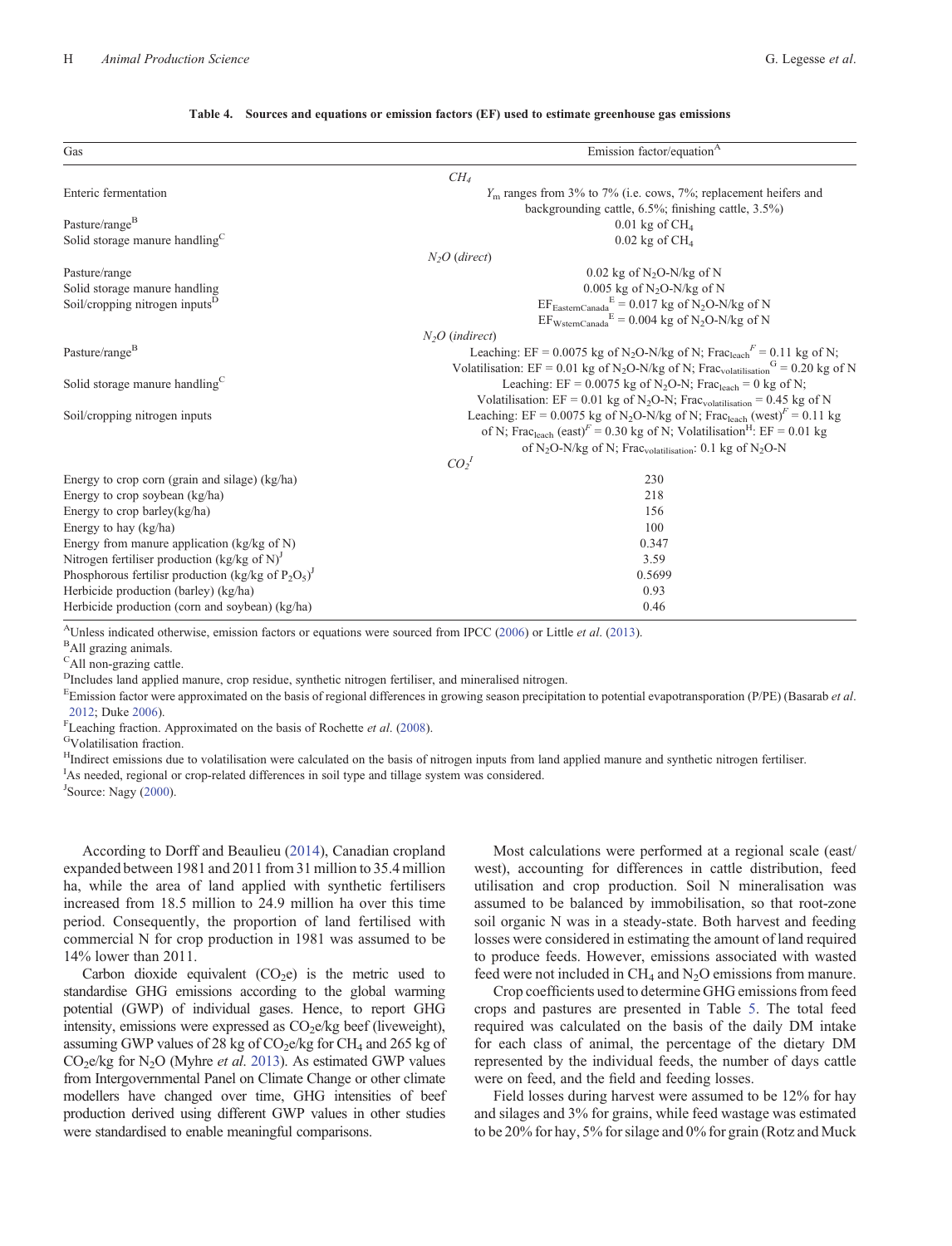<span id="page-8-0"></span>

| Item                                                              | Barley<br>grain | Barley<br>silage | Corn<br>grain  | Corn<br>silage              | Sov-bean       | Grass<br>hay     | Grass-legume<br>hay | Tame<br>pasture | Bale<br>grazing  | Stockpiled<br>forages | Swath<br>grazing |
|-------------------------------------------------------------------|-----------------|------------------|----------------|-----------------------------|----------------|------------------|---------------------|-----------------|------------------|-----------------------|------------------|
|                                                                   |                 |                  |                | 1981                        |                |                  |                     |                 |                  |                       |                  |
| % of land fertilised with synthetic<br>nitrogen $(N)$             | 59              | 51               | 59             | 51                          | 77             | 19               | 19                  | 13              | n.a.             | n.a.                  | n.a.             |
| % of land fertilised with synthetic<br>phosphorus $(P_2O_5)$      | 100             | 100              | 100            | 100                         | 100            | $\mathbf{0}$     | $\mathbf{0}$        | $\mathbf{0}$    | n.a.             | n.a.                  | n.a.             |
| % of land fertilised with manure                                  | 31              | 31               | 31             | 31                          | 10             | 19               | 19                  | 43              | n.a.             | n.a.                  | n.a.             |
| % of irrigated land                                               | $\mathfrak{2}$  | $\overline{2}$   | $\overline{2}$ | $\overline{2}$              | $\overline{2}$ | $\overline{c}$   | $\overline{c}$      | $\mathbf{0}$    | n.a.             | n.a.                  | n.a.             |
| % of herbicide applied land                                       | 49              | 49               | 49             | 49                          | 49             | $\theta$         | $\theta$            | $\mathbf{0}$    | n.a.             | n.a.                  | n.a.             |
| Synthetic N application rate (kg N/ha)                            | 54              | 64               | 120            | 120                         | 20             | 50               | 50                  | 51              | n.a.             | n.a.                  | n.a.             |
| Synthetic P application<br>rate (kg $P_2O_5/ha$ )                 | 35              | 35               | 50             | 50                          | 40             | $\mathbf{0}$     | $\mathbf{0}$        | $\mathbf{0}$    | n.a.             | n.a.                  | n.a.             |
| Manure N application rate (kg N/ha)                               | 54              | 64               | 120            | 120                         | 20             | 50               | 50                  | 51              | n.a.             | n.a.                  | n.a.             |
| DM yield $(kg/ha)^A$                                              | 2295            | 3970             | 5304           | 8883                        | 2215           | 4230             | 4230                | 1446            | n.a.             | n.a.                  | n.a.             |
|                                                                   |                 |                  |                | 2011                        |                |                  |                     |                 |                  |                       |                  |
| % of land fertilised with synthetic N                             | 69              | 59               | 69             | 59                          | 90             | 19               | 19                  | 13              | 19               | 19                    | 28               |
| % of land fertilised with<br>synthetic P $(P_2O_5)$               | 100             | 100              | 100            | 100                         | 100            | $\boldsymbol{0}$ | $\mathbf{0}$        | $\mathbf{0}$    | $\boldsymbol{0}$ | $\mathbf{0}$          | 100              |
| % of land fertilised with manure                                  | 31              | 31               | 31             | 31                          | 10             | 19               | 19                  | 35              | 19               | 19                    | 31               |
| % of irrigated land                                               | $\overline{2}$  | $\overline{2}$   | $\overline{2}$ | $\overline{2}$              | $\overline{2}$ | $\overline{2}$   | $\overline{2}$      | $\mathbf{0}$    | $\overline{2}$   | $\overline{c}$        | $\overline{2}$   |
| % of herbicide applied land                                       | 76              | 76               | 76             | 76                          | 76             | $\mathbf{0}$     | $\mathbf{0}$        | $\mathbf{0}$    | $\boldsymbol{0}$ | $\mathbf{0}$          | 76               |
| Synthetic N application<br>rate (kg N/ha)                         | 54              | 64               | 120            | 120                         | 20             | 50               | 50                  | 51              | 50               | 50                    | 64               |
| Synthetic P application<br>rate (kg $P_2O_5/ha$ )                 | 35              | 35               | 50             | 50                          | 40             | $\mathbf{0}$     | $\mathbf{0}$        | $\mathbf{0}$    | $\mathbf{0}$     | $\mathbf{0}$          | 35               |
| Manure N application rate (kg N/ha)                               | 54              | 64               | 120            | 120                         | 20             | 50               | 50                  | 51              | 50               | 50                    | 64               |
| DM yield $(kg/ha)^A$                                              | 2820            | 4878             | 8520           | 11599                       | 2820           | 3894             | 3894                | 1343            | 4306             | 4860                  | 8073             |
|                                                                   |                 |                  |                | For both years <sup>B</sup> |                |                  |                     |                 |                  |                       |                  |
| Above-ground residue N (kg N/kg)                                  | 0.007           | 0.007            | 0.005          | 0.013                       | 0.006          | 0.016            | 0.015               | 0.015           | 0.015            | 0.015                 | 0.007            |
| Below-ground residue N ( $kg$ N/ $kg$ )<br>Relative DM allocation | 0.010           | 0.010            | 0.007          | 0.007                       | 0.010          | 0.010            | 0.015               | 0.015           | 0.015            | 0.015                 | 0.010            |
| Yield ratio                                                       | 0.38            | 0.72             | 0.47           | 0.72                        | 0.30           | 0.18             | 0.40                | 0.40            | 0.40             | 0.40                  | 0.72             |
| Above-ground residue ratio                                        | 0.47            | 0.13             | 0.38           | 0.08                        | 0.45           | 0.12             | 0.10                | 0.10            | 0.10             | 0.10                  | 0.13             |
| Below-ground residue ratio                                        | 0.15            | 0.15             | 0.15           | 0.20                        | 0.25           | 0.70             | 0.50                | 0.50            | 0.50             | 0.50                  | 0.15             |
| Length of perennial stand (years)                                 | n.a.            | n.a.             | n.a.           | n.a.                        | n.a.           | 5                | 5                   | 5               | 5                | 5                     | n.a.             |

#### Table 5. Crop coefficients used in each reference year

ADM Yield referred to crop yield on DM basis at harvest and was sourced primarily from Statistics Canada [\(2015](#page-15-0)*b*). Crop yield averages for the respective year and the two adjacent years were used. A DM percentage of 90% was assumed for both corn and grain yields. DM percentages of 30% and 90% were assumed for silages and hay, respectively. Additional sources for yield estimates were barley silage (Alberta Agriculture [2013](#page-13-0)), bale grazing/stockpiled forages (Lardner [2013\)](#page-14-0), and swathed crops (Lardner et al. ([2011\)](#page-14-0).

Unless indicated otherwise, Little *et al*. ([2013\)](#page-14-0) was the source.

[1994](#page-14-0)). A feed loss of 20% was assumed for stockpiled and swathgrazed forages on the basis of Hutton *et al*. ([2004](#page-13-0)). The area of land required to produce each crop was estimated from average regional Canadian yields.

## *Co-product allocation*

Greenhouse gas emissions related to surplus dairy calves that joined beef operations as feeder calves were estimated and entirely attributed to beef production, but veal calves were not included in the analysis as their contribution to Canadian cattle meat production is less than 3% (Statistics Canada [2015](#page-15-0)*a*), and their enteric CH4 emissions are negligible (McGeough *et al*. [2012](#page-14-0)). Canadian veal is meat produced primarily from young male dairy calves that are slaughtered at 5–7 months of age (Farm and Food Care Ontario [2015](#page-13-0)) at a carcass weight of 180 kg or less (Canadian Food Inspection Agency [1992\)](#page-13-0). In practice, dairy calves can enter the beef production system at various ages; for the present analysis, they were assumed to enter the beef production system immediately after birth. Thus, all emissions associated with the growth of dairy animals for meat production were accounted for in the analysis. The environmental footprint associated with culled dairy cows and surplus dairy calves (before entering the beef system) was approximated on the basis of relevant coefficients compatible with ISO [\(2006;](#page-13-0) Standard 14044) for the allocation of GHG emissions to meat and milk (McGeough *et al*. [2012](#page-14-0)). According to the cited Canadian-based study, economic allocation resulted in 91% of emissions being assigned to milk. To overcome variability associated with fluctuations in commodity prices over time, the researchers averaged commodity prices over a 5-year period. The allocation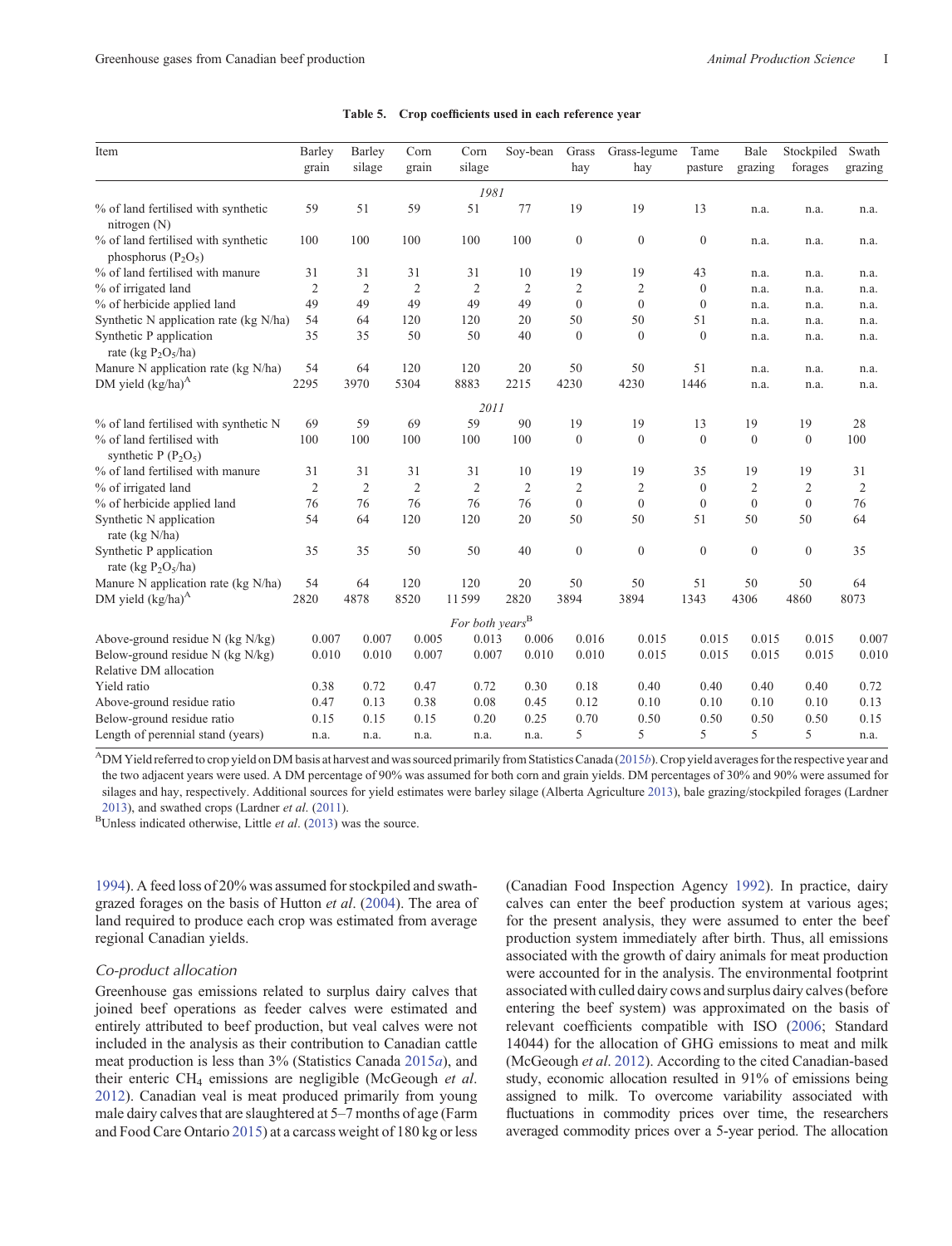of emissions on the basis of economic value was also the procedure favoured by the BSI [\(2008](#page-13-0)).

Any necessary live-to-carcass weight conversions were undertaken using factors recommended for Canadian cattle (steers and heifers, 60%; cows, 49%; breeding bulls, 55%; AAFC [2013](#page-12-0)). In our study, the boundary was set at the farm gate; as a result, emissions associated with the processing of the carcass or the various by-products that arise from it were not estimated.

## **Results and discussion**

Total Canadian beef production in 1981 was 1.05 billion kg from 3.80 million slaughtered cattle. A total of 1.35 billion kg of beef was produced from 3.72 million cattle slaughtered in 2011. The average carcass weights of steers, heifers, cows and breeding bulls slaughtered in 2011 were 29%, 45%, 19% and 28% heavier, respectively, than those of animals slaughtered in 1981. The steer carcass weights represented 1.19 and 1.28 times of the cow carcass weights in 1981 and 2011, respectively.

Approximately, 83% of all the feed in 1981 and 78% of all the feed in 2011 required by the Canadian beef cattle herd was forage, which aligns with a previous estimate of it accounting for 80% of the feed for the Canadian cattle herd (Beef Cattle Research Council [2012\)](#page-13-0). Cows grazed two-thirds of available natural pastures in both reference years.

## *Support population and land requirement*

Our analysis showed that 29% less breeding stock (i.e. cows, preweaning calves, replacement heifers and bulls) was required to produce the same amount of beef in 2011 than in 1981 (Fig. 3).



**Fig. 3.** Percentage reduction in resource requirements and greenhouse gas emissions  $(CO_2e)$  to produce a given amount of Canadian beef in 2011 relative to 1981.

The slaughter population required to produce a given amount of Canadian beef was also reduced by 24%.

Between 1981 and 2011, the land use to produce a given amount of Canadian beef was reduced by 24% (i.e.  $5.6 \times 10^6$  ha per billion kg of beef), with pasturelands constituting more than 76% of this land base. Estimated land requirements associated with a kilogram of beef liveweight in 1981 and 2011 were 136.5  $m<sup>2</sup>$  and 104 m<sup>2</sup>, respectively. Our land-use estimate for 2011 was comparable to a least-cost baseline scenario of a US production system parametrised using national average production data (White *et al*. [2015](#page-15-0)) and to values reported for beef cattle production systems in southern Australia (Ridoutt *et al*. [2014](#page-14-0)). However, they were greater than estimates for other production scenarios in the USA and Europe (Nguyen *et al*. [2010](#page-14-0); Capper [2011;](#page-13-0) White *et al*. [2015](#page-15-0)) and smaller than the values derived for extensive production system in southern Brazil (Dick *et al*. [2015](#page-13-0)). The amount of land estimated in our study could be higher thanthe actual values under producer control, as the stocking-rate assumptions in our analysis were close to the recommended ecologically sustainable rates for Canadian pasturelands. Employing different approaches to estimate land use may result in different values, but similar trends. For example, if we assume that the average national tame-hay yield was comparable to the improved pasture yield average (i.e. a 3894 DM yield/ha for improved pasture; and 1113 DM yield/ha for natural pastures in 2011, with additional 32% field and feeding losses for both pastures), the land-use estimate associated with a kilogram of liveweight would be roughly 62  $m^2$ /kg liveweight, a 22% decline from 1981. Similarly, if the average DM yields of 3000 kg/ha and 6800 kg/ha used by Nguyen *et al*. ([2010](#page-14-0)) for European lowproductive and moderately productive grasslands, respectively, were assumed for natural and improved pastures in the current study (with additional 32% field and feeding losses), the land use associated with a kilogram of liveweight would be  $\sim$ 40.4 m<sup>2</sup>/kg liveweight, a 23% decline from 1981. Hence, irrespective of the methods used to estimate the land use, it required 22–24% less land to produce the same amount of liveweight for slaughter in 2011 than in 1981.

## *Greenhouse emissions associated with beef cattle production*

Total GHG emissions from the production of Canadian beef cattle were 28% higher in 2011 than they were 1981 (28.3 Tg  $CO<sub>2</sub>e$  vs 22.1 Tg  $CO<sub>2</sub>e$ ). However, on an intensity basis,  $CO<sub>2</sub>e$  per kilogram of liveweight (culled dairy cows excluded) decreased in 2011 by 18%, to 12.7 CO<sub>2</sub>e, as compared with CO<sub>2</sub>e 15.6 in 1981. This decline arose as a result of declines of 18% in CH4, 19% in  $N_2O$  and 16% in  $CO_2$  emissions.

Taking into account beef from culled dairy cows, our analysis yielded an estimated GHG intensity of 12.0 kg  $CO<sub>2</sub>e$  per kg liveweight for 2011 and 14.0 kg  $CO<sub>2</sub>e$  per kg liveweight for 1981, a 14% decline (Fig. 3). Using the same GWP coefficient for CH4, an estimate of emissions per kilogram of beef (beef from dairy cows included) in 2011 was similar to that reported for US beef in 2007 (Capper [2011\)](#page-13-0), a result that likely reflects the similarities in the production systems in the two countries.

Approximately 73% of total GHG emissions in both reference years arose from enteric  $CH<sub>4</sub>$  emissions, while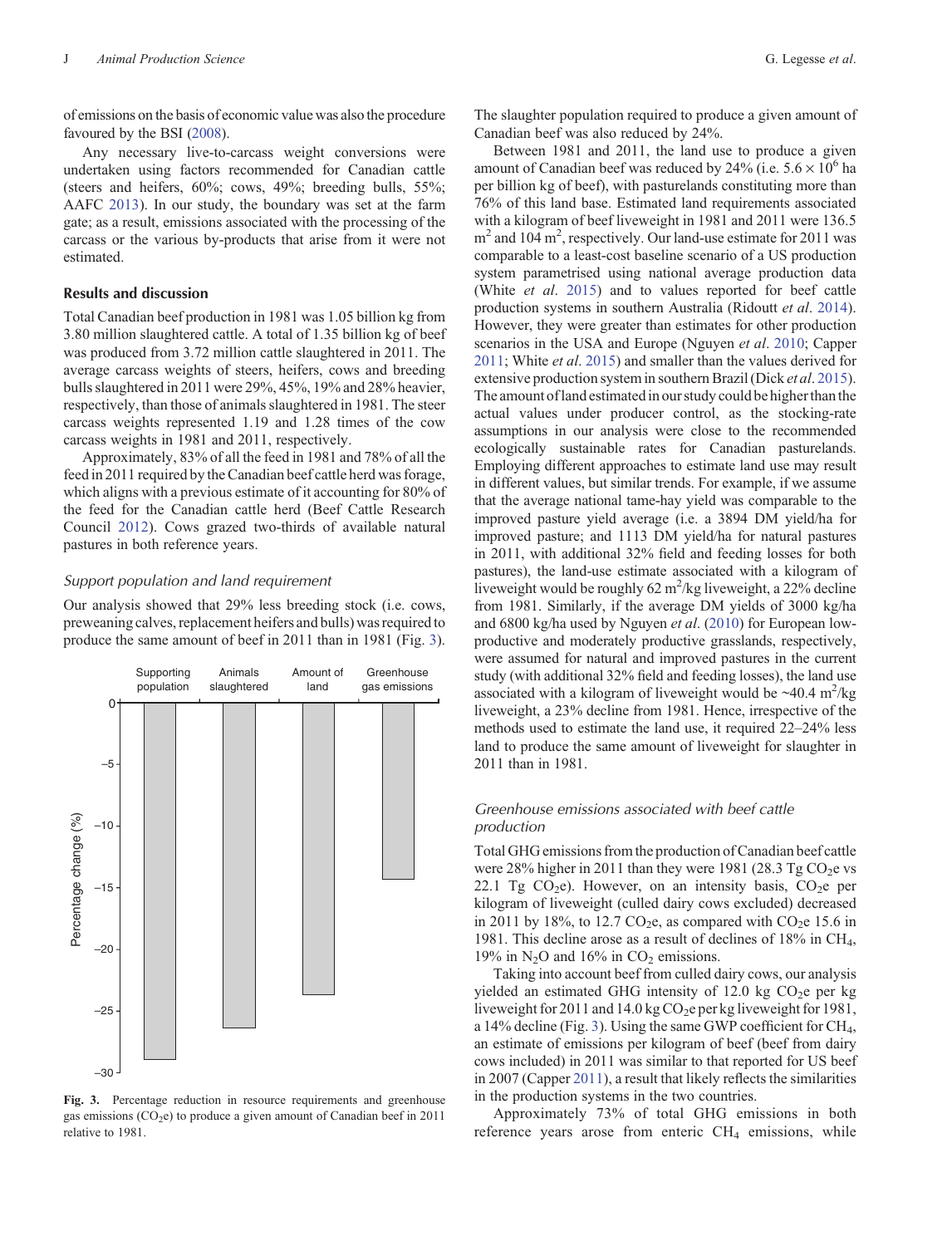

**Fig. 4.** The contribution of different sources of greenhouse gases to the total emissions associated with production of a kilogram of Canadian beef in 1981 versus 2011.

enteric CH<sub>4</sub>, manure N<sub>2</sub>O and soil N<sub>2</sub>O accounted for more than 92% of the total GHG emissions (Fig. 4). Life-cycle analysis of a simulated western Canadian beef production system also found that these GHGs accounted for  $90\%$  of CO<sub>2</sub>e emissions per kilogram of carcass weight (Beauchemin *et al*. [2010](#page-13-0)).

The reduction in GHG emissions over a 30-year timeframe has been partially attributed to a dilution in the amount of energy that beef cattle require for maintenance (Capper [2011;](#page-13-0) Dijkstra *et al*. [2013](#page-13-0); Wiedemann *et al*. [2015\)](#page-15-0). The considerable increase in reproductive efficiency, average daily gain and slaughter weights, and the resulting improvement in beef production per breeding herd over the study period led to the dilution of maintenance costs of the herd and overall nutrient demand. Advancements in reproductive efficiency and productive performance imply that the cow–calf producers adopted improved genetics and management practices and, as a result, overall weaning weights have increased by ~20% over the past 30 years (Schaeffer *et al*. [1981](#page-14-0); Sheppard *et al*. [2015](#page-14-0)). Growth-promoting technologies, such as hormonal implants and  $\beta$ -agonists, were also more readily available in 2011 than in 1981. Growth-promoting implants, in themselves, have been shown, on average, to improve the average daily gain of feedlot cattle by 18%, feed efficiency by 8% and carcass weight by 5% (Duckett and Pratt [2014](#page-13-0)). The improvement in reproductive efficiency and productive performance can also be partly due to improved health management (e.g. management of digestive upsets, vaccines, antibiotics) increasing conception and survival rates and lowering the effects of morbidity on growth efficiency. All the health and management improvements made in reducing respiratory and digestive disorders have direct implications for improving feed intake and bodyweight gain. Other reasons for the notable decline in GHG intensity over the past three decades include a reduced time from birth to slaughter and improvement in annual crop yields.

If the reproductive efficiency (i.e. number of calves weaned per 100 cows exposed) in 2011 was unchanged from 1981, the current reduction in GHG intensity, breeding herd and land requirements would be lowered by 7%, 6% and 8%, respectively.

The lower intensity of  $CO<sub>2</sub>$  emissions from an on-farm use of fuel energy (e.g. cropping, manure spreading) and their use in manufacturing of fertilisers and herbicides are due to improvements in crop and animal productivity. If the yields of feed crops had not been improved, the estimated decline in energy  $CO<sub>2</sub>$  intensity would have not been realised. Similarly, if the reproductive efficiency in 2011 were unchanged from 1981, the current reduction in energy  $CO<sub>2</sub>$  intensity would be 4% lower. In 1981, we estimated that it required an additional month for backgrounded steers and heifers to reach sufficient weight for finishing. Marketing more cattle at an earlier age also contributed to the lower GHG emissions per unit of liveweight that left the farm in 2011. A larger proportion of calves was sent to feedlots immediately after weaning in 2011 than in 1981. Basarab *et al*. [\(2012\)](#page-13-0) compared the GHG emissions from feedlot cattle slaughtered at earlier (11–16 months) versus later (17–23 months) age, and found that those slaughtered at an older age produced 6.3–7.5% more GHG emissions.

After using the latest GWP coefficients (Myhre *et al*. [2013](#page-14-0)), our estimate of GHG intensity in 2011 was slightly lower than that of Beauchemin *et al.* ([2010\)](#page-13-0) (14.6 kg  $CO<sub>2</sub>e$  per liveweight), and within the range of that reported by others (Beauchemin *et al*. [2009\)](#page-13-0). The life-cycle analysis conducted by Beauchemin *et al*. [\(2010](#page-13-0)) was based on a simulated western Canadian beef production system, while we followed a nation-wide industry level approach, taking into account temporal and/or regional differences in feed types, feeding systems, cattle categories, average daily gain and carcass weights. Vergé *et al*. ([2008\)](#page-15-0) reported 18 kg  $CO<sub>2</sub>e$  per liveweight for 1981 and 11.7 kg  $CO<sub>2</sub>e$  kg liveweight for 2001. The 1981 estimate reported in Vergé *et al*. [\(2008](#page-15-0)) was greater than the current estimate for the same year, while the 2001 estimate was comparable with our 2011 estimate (beef from culled dairy cows included). One source of variation could be differences in emission factors used in the two studies. Methane-conversion factors used in our analysis were based on IPCC ([2006](#page-13-0)) and relevant Canadian studies (Little *et al*. [2013\)](#page-14-0). Vergé *et al*. ([2008\)](#page-15-0) estimated enteric  $CH<sub>4</sub>$  emissions on the basis of a single emission factor. The approaches employed to estimate resource requirements were also different in the two studies. Further, energy-derived  $CO<sub>2</sub>$  associated with the manufacture of farm machinery was included in Vergé *et al*. [\(2008](#page-15-0)), but excluded from the current analysis. However, owing to the extensive nature of cow–calf production,  $CO<sub>2</sub>$  associated with machinery manufacture is generally insignificant for ruminants (LEAP [2015](#page-14-0)). Our estimate of GHG intensity in 2011 was lower than the 14.8–19.2 kg of  $CO<sub>2</sub>e$  per kg liveweight estimated for three beef-finishing scenarios in the upper Midwestern United States (Pelletier *et al*. [2010\)](#page-14-0). A recent study on the GHG intensity of Australian beef over 30 years from 1981 to 2010 showed a 14% decline from 15.3 to 13.1 kg  $CO<sub>2</sub>e$  per kg liveweight (Wiedemann *et al*. [2015](#page-15-0)).

In the past decade, several studies have estimated the carbon footprint of beef. Most of these studies simulated individual farms and have not taken the same nation-wide approach as in the present study. Direct comparison of results across different studies can be difficult in view of differences in production systems, system boundaries, assumptions, algorithms and other methodological inconsistencies. With consideration of these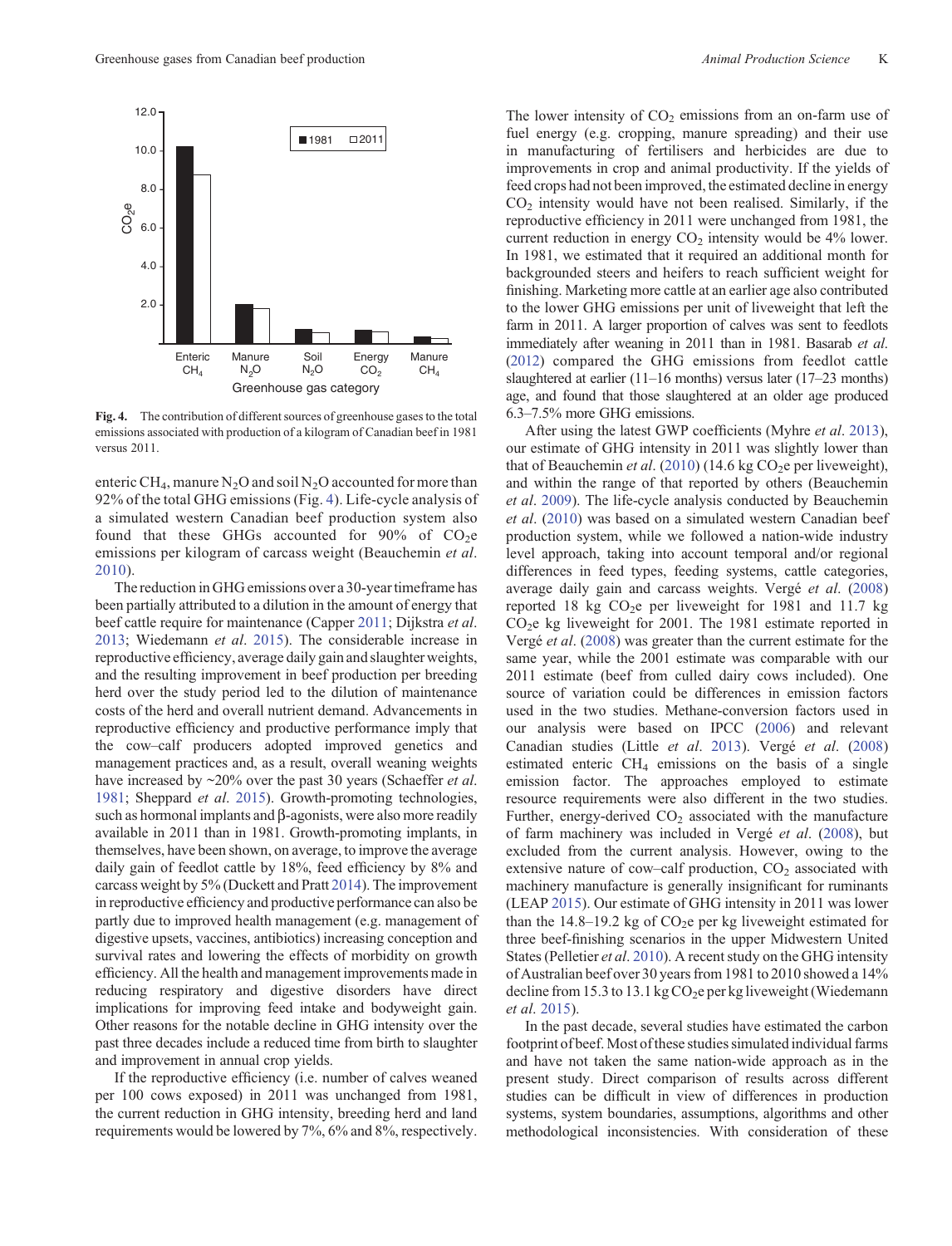methodological differences, our study substantiated the reported trends in the USA (Capper [2011](#page-13-0)) and Australia (Wiedemann *et al*. [2015](#page-15-0)), where improvements in production efficiency over the past three decades have reduced the environmental footprint per kilogram liveweight (Fig. 5). For the US study, GHG intensity was expressed in terms of carcass weight. Thus, the GHG intensity per kilogram carcass weight was converted to per kilogram liveweight, assuming a 60% dressing percentage. In all three studies, the GHG intensity of beef over the past three decades showed 14–17% decline per kilogram liveweight.

At both reference years, the cow–calf system accounted for the majority of total enteric  $CH<sub>4</sub>$  emissions (Fig. 6), with feedlot production accounting for only 6% and 9% of total emissions in 1981 and 2011, respectively. Feedlot production represents a relatively small proportion of enteric  $CH<sub>4</sub>$  from beef production systems, an outcome attributable to the short feeding duration and the use of grain-based finishing diets which lower CH<sub>4</sub> emissions. Comparatively, the lower fraction of GHG emissions for feedlot cattle in 1981 was due to more days required



Fig. 5. Change in greenhouse gas emissions per kilogram of liveweight from Australian, Canadian and American beef sectors over the past three decades.

for the backgrounding of cattle. Other studies have also clearly confirmed that the cow–calf system is the primary source of GHG emissions (Beauchemin *et al*. [2010](#page-13-0); Basarab *et al*. [2012](#page-13-0)). In western Canada, Beauchemin *et al*. [\(2010](#page-13-0)) found that 84% of enteric CH4 was from the cow–calf system, with the majority of these emissions arising from mature cows. In the present study, it was assumed that all preweaning calves grazed either natural or tame/seeded pastures with their dams. Knowing that a small proportion of calves likely received concentrate at both reference years, enteric  $CH<sub>4</sub>$  emissions might be slightly overestimated in our study, but these differences are expected to be small.

It was not possible to acquire reliable data regarding transportation of cattle and feeds among and within provinces. Although we have not included emissions associated with transportation of feeds and cattle in our GHG estimates, transport emissions from cattle in Canada have been surmised to be small, with a minor effect on GHG intensity (Desjardins *et al*. [2012](#page-13-0)). After conducting a cradle-to-gate life-cycle assessment of beef production, Stackhouse-Lawson *et al*. ([2012\)](#page-14-0) estimated that transportation was responsible for less than 2% the total GHG emissions in California, while Roop *et al*. ([2013\)](#page-14-0) reported that transportation accounted for ~6% of total emissions in the Palouse region of the north-western USA.

## *Effects of feed crop production on environmental footprint of beef*

The efficiency of the Canadian beef sector is both directly and indirectly associated with the efficiency of crop production. Estimating the environmental impact of beef production using a life-cycle approach does not only include emissions associated with feeding the animals, but also the production of feeds at their place of origin. Hence, concerted research efforts that make



**Fig. 6.** Breakdown of enteric methane (CH4) emissions by cattle category in 1981 and 2011. The backgrounding cattle category in the figure contains animals backgrounded in confinement, as well as those backgrounded in confinement and on pasture.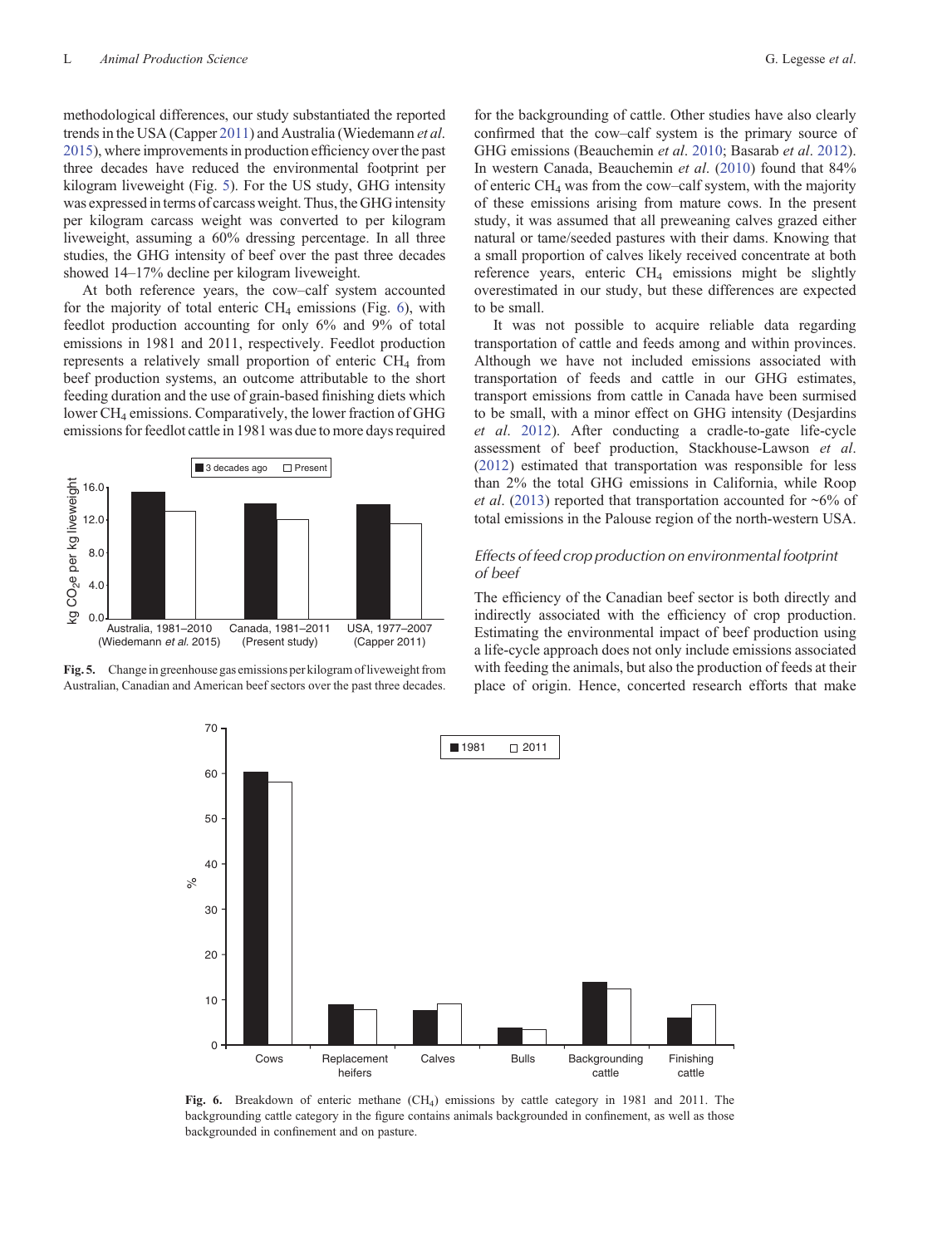<span id="page-12-0"></span>improvements in the yield and quality of feed crops may possibly provide not only increased economic returns, but also environmental benefits. In the present study, the improvements in yield of corn and barley reduced the land and production inputs required to produce beef and, thereby, lowered the overall intensity of GHG emissions. For instance, if the yields of corn and barley had not been improved, the estimated decline in GHG intensity and land requirement would have been lower by 1% and 2%, respectively. Between 1981 and 2011, the Canadian hay yield per unit area showed a 10% decline (Statistics Canada [2015](#page-15-0)*b*), while the hay yield per unit area in the USA was found to remain virtually constant (USDA [2014\)](#page-15-0). This decrease may be partly attributable to a decline in funding for forage research and technologytransfer, andto an increasing pattern of growing forages on marginal lands, with more fertile land being used to grow annual cash crops (Canadian Cattlemen's Association [2008](#page-13-0)). As a result of this change, ~10% more land was required to produce hay for the Canadian beef industry in 2011 than in 1981.

There has been a significant increase in the number of hectares dedicated to corn production, particularly in the Prairie Provinces (Stanton *et al.* [2007](#page-14-0)). For example, between 1971 and 2011, the seeded area of corn for grain in Manitoba increased 23-fold, from 3678 ha to 85 499 ha (Hamel and Dorff [2014](#page-13-0)). Corn grain and silage are primarily used for livestock feed, with this northern expansion being mainly due to the development of earlier-maturing varieties (Hamel and Dorff [2014](#page-13-0)). Moreover, a Canadian study showed that CH<sub>4</sub> emissions per kilogram of DM intake and as a percentage of gross energy intake were less for corn grain than for barley grain during the finishing phase (Beauchemin and McGinn [2005](#page-13-0)). This makes corn one potential crop that may further reduce the GHG intensity of Canadian beef.

# *The impact of including beef from dairy systems on GHG intensity*

In Canada, the beef herd is significantly larger than the dairy herd (3.85 million beef cows and 0.962 million dairy cows in 2011; Statistics Canada [2014](#page-15-0)*b*). Resource use and GHG emissions from surplus dairy calves that joined the beef production cycle were included in the beef production system in our study, lowering the number of beef breeding stock relative to the amount of Canadian beef produced. Including slaughter weight from dairy cows in the analysis resulted in 6–11% decline in GHG intensity, as compared with values derived exclusively from liveweight from slaughtered beef cattle.

Consumer demand has been evolving to consider the environmental impact of products in their purchasing decisions, a trend that could influence the nature of future production systems. Unlike in most European countries, the major source of beef in Canada is non-dairy cattle, consisting primarily of European and continental beef breeds. Considering the current Canadian dairy-supply management system, it is unlikely that the use of dairy breeds for beef production will notably increase in the foreseeable future (McGeough *et al*. [2012](#page-14-0)).

## *Data limitations*

By its very nature, this type of historical analysis of cattle production systems relies very much on disparate datasets and assumptions for its input parameters such as feed types, feeding practices, herd structure and growth rates, all of which have direct implications on GHG emissions and resource use. Despite efforts to ensure the use of relevant data and realistic assumptions, uncertainties are inevitable, warranting some caution in the interpretation of our results. However, the trend of GHG intensity and resource use over the study period is valid and a true indicator of the effects of improved efficiency. As we employed a life-cycle approach, estimates of marketed cattle were standardised on the basis of the size of the breeding herd within the reference year, to ensure that the probable effects of other factors that might have affected meat production and cattle demography did not bias the analysis. The GHG emission sources identified in the present study serve to provide a foundation for the development of GHG policy for the Canadian beef industry into the future.

## **Conclusions**

The present study compared GHG emissions and resource (i.e. land and animal) requirements of Canadian beef production in 2011 to 1981, considering growth efficiency, crop yields and management practices. The GHG intensity of Canadian beef in 2011 (12.0 kg  $CO<sub>2</sub>e/kg$  liveweight) was 14% lower than that in  $1981(14 \text{ CO}_2)$ e/kg liveweight). Increases in reproductive efficiency, average daily gain, slaughter weight and crop yields were among the factors that contributed to the decrease in emission intensity over time. Enteric CH<sub>4</sub> was responsible for 73% of total GHG emissions per kilogram liveweight, with more than  $78\%$  of enteric CH<sub>4</sub> arising from the cow–calf sector. Consequently, the greatest opportunities for mitigation lie within this portion of the beef cycle. To produce the same amount of liveweight for slaughter in 2011 required only 71% of the breeding herd and 76% of the land as compared with 1981. The present study adds to a growing body of evidence for a significant decrease in resource use and GHG emissions per unit of beef produced in several developed countries in the past three decades. Further studies are necessary to assess the impact of the Canadian beef production on other sustainability indicators such as water use, air quality, biodiversity and provision of ecosystems services.

#### **Acknowledgements**

We gratefully acknowledge the financial support of the Beef Cattle Research Council and Agriculture and Agri-Food Canada through the Beef Cluster Project. The authors also express their appreciation to all of those individuals who provided their expert insight and comments on various aspects of the study, in particular the Canadian Roundtable for Sustainable Beef Production and Breanna Grant with CanFax. We are also grateful to Dan Farr and Shannon White at the Alberta Biodiversity Monitoring Institute, for their valuable input into discussion on data analysis.

#### **References**

- AAFC (2013) 'Read meat conversion factors.' (Agriculture and Agri-Food Canada: Ottawa, Canada) Available at [http://www.agr.gc.ca/eng/industry](www.agr.gc.ca/eng/industry-markets-and-trade/statistics-and-market-information/by-product-sector/red-meat-and-livestock/red-meat-market-information-canadian-industry/carcass-weight/conversion-factors/?id=1415860000020)[markets-and-trade/statistics-and-market-information/by-product-sector/](www.agr.gc.ca/eng/industry-markets-and-trade/statistics-and-market-information/by-product-sector/red-meat-and-livestock/red-meat-market-information-canadian-industry/carcass-weight/conversion-factors/?id=1415860000020) [red-meat-and-livestock/red-meat-market-information-canadian-industry/](www.agr.gc.ca/eng/industry-markets-and-trade/statistics-and-market-information/by-product-sector/red-meat-and-livestock/red-meat-market-information-canadian-industry/carcass-weight/conversion-factors/?id=1415860000020) [carcass-weight/conversion-factors/?id=1415860000020](www.agr.gc.ca/eng/industry-markets-and-trade/statistics-and-market-information/by-product-sector/red-meat-and-livestock/red-meat-market-information-canadian-industry/carcass-weight/conversion-factors/?id=1415860000020) [Verified 23 March 2015]
- AARD (Alberta Agriculture and Rural Development) (2011)'CowBytes beef ration balancer program. Version 5.' (AARD: Alberta, Canada)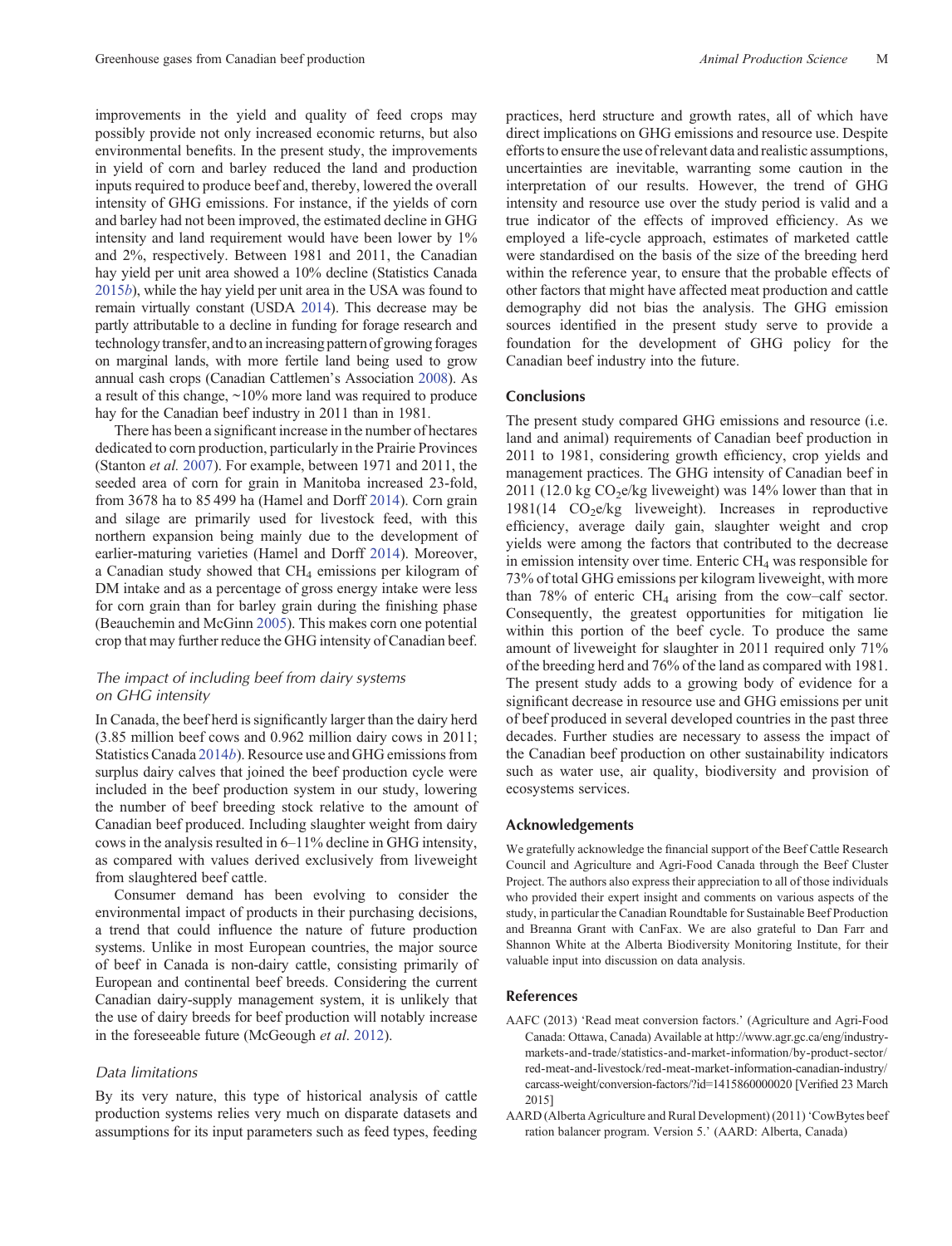- <span id="page-13-0"></span>Abouguendia Z (1998) Nutrient content of native forages. Final report on ADF Project #94000114. Grazing and Pasture Technology Program. Regina, SK, Canada.
- Agriculture Canada (1981*a*)'Food from land: I. Animal protein; II. Nonanimal protein.' Papers presented to the Parliamentary and Scientific Committee at the House of Commons, Ottawa, 1 and 30 November 1977. (Research Branch, Agriculture Canada: Ottawa, Canada)
- Agriculture Canada (1981*b*) 'Livestock market review.' (Marketing and Economics Branch, Agriculture Canada: Ottawa, ON, Canada)
- Alberta Agriculture (2013) Alberta 2013 greenfeed and silage production survey results. Available at [http://www1.agric.gov.ab.ca/\\$department/](www1.agric.gov.ab.ca/$department/deptdocs.nsf/all/sdd15462) [deptdocs.nsf/all/sdd15462](www1.agric.gov.ab.ca/$department/deptdocs.nsf/all/sdd15462) [Verified 23 March 2015]
- Armstrong SL, Wilton JW, Schaeffer LR, Pfeiffer WC (1990) Feed intake, weaning weight and net returns comparisons for four breeding systems. *Journal of Animal Science* **68**, 1848–1856.
- Basarab J, Baron V, López-Campos Ó, Aalhus J, Haugen-Kozyra K, Okine E (2012) Greenhouse gas emissions from calf- and yearling-fed beef production systems, with and without the use of growth promotants. *Animals* **2**, 195–220. doi[:10.3390/ani2020195](dx.doi.org/10.3390/ani2020195)
- Beauchemin KA, McGinn SM (2005) Methane emissions from feedlot cattle fed barley or corn diets. *Journal of Animal Science* **83**, 653–661.
- Beauchemin KA, McAllister TA, McGinn SM (2009) Dietary mitigation of enteric methane from cattle. CAB Reviews. *Perspectives in Agriculture, Veterinary Science, Nutrition and Natural Resources* **4**, 1–18. doi:[10.1079/PAVSNNR20094035](dx.doi.org/10.1079/PAVSNNR20094035)
- Beauchemin KA, Janzen HH, Little SM, McAllister TA, McGinn SM (2010) Life cycle assessment of greenhouse gas emissions from beef production in western Canada: a case study. *Agricultural Systems* **103**, 371–379. doi:[10.1016/j.agsy.2010.03.008](dx.doi.org/10.1016/j.agsy.2010.03.008)
- Beef Cattle Research Council (2012) 'National beef research strategy.' A document prepared by the Beef Cattle Research Council, a division of the Canadian Cattlemen's Association, and the National Beef Value Chain Roundtable, Calgary, Canada.
- BSI (British Standards Institute) (2008) 'Specification for the assessment of life cycle greenhouse gas emissions of goods and services.' British Standard, Department for Environment, Food and Rural Affairs, Carbon Trust 2008. PAS 2050:2080. (British Standard Institute: London)
- Butson S, Berg RT (1984) Lactation performance of range beef and dairy-beef cows. *Canadian Journal of Animal Science* **64**, 253–265. doi:[10.4141/](dx.doi.org/10.4141/cjas84-032) cias84-032
- Canadian Beef Grading Agency (2014) 'Monthly and annual, slaughter and carcass data for 2011.' Sourced through Canfax Research Services, 15 October 2014. Available at [http://www.canfax.ca/research.aspx](www.canfax.ca/research.aspx) [Verified 23 March 2015]
- CanadianCattlemen's Association (2008) Feed grains and forage research and commercialization in Canada. A report prepared by Strategic Vision Consulting. Available at [http://www.cattle.ca/assets/Uploads/IA/633](www.cattle.ca/assets/Uploads/IA/633-feed-grains-and-forage-research-and-commercialization-in-canada-full-report.pdf) [feed-grains-and-forage-research-and-commercialization-in-canada-full](www.cattle.ca/assets/Uploads/IA/633-feed-grains-and-forage-research-and-commercialization-in-canada-full-report.pdf)[report.pdf](www.cattle.ca/assets/Uploads/IA/633-feed-grains-and-forage-research-and-commercialization-in-canada-full-report.pdf) [Verified 23 March 2015]
- Canadian Food Inspection Agency (1992) 'Livestock and poultry carcass grading regulations, office consolidation.' Available at [http://laws-lois.](http://laws-lois.justice.gc.ca/PDF/SOR-92-541.pdf) [justice.gc.ca/PDF/SOR-92-541.pdf](http://laws-lois.justice.gc.ca/PDF/SOR-92-541.pdf) [Verified 15 September 2015]
- Canfax Research Services (2009) 'Trends, cycles and seasonality in the cattle industry. A publication of the Canadian Cattlemen's Association.' (Canfax Research Services: Calgary, Canada)
- Canfax Research Services (2014) 'The Canadian beef sustainability assessment scenarios.' Working document for the Canadian Beef Sustainability Assessment commissioned by the Canadian Roundtable of Sustainable Beef.
- Canfax Research Services (2015) 'Statistical briefer, March 2015.' Available at [http://www.canfax.ca/Samples/StatBrf.pdf](www.canfax.ca/Samples/StatBrf.pdf) [Verified 15 September 2015]
- Capper JL (2011) The environmental impact of beef production in the United States: 1977 compared with 2007. *Journal of Animal Science* **89**, 4249–4261. doi:[10.2527/jas.2010-3784](dx.doi.org/10.2527/jas.2010-3784)
- CDIC (2014) 'Registrations of animals from artificial insemination sires in Canada: dairy cattle.' (Canadian Dairy Information Centre) Available at [http://dairyinfo.gc.ca/index\\_e.php?s1=dff-fcil&s2=mrr](http://dairyinfo.gc.ca/index_e.php?s1=dff-fcil&s2=mrr-pcle&s3=dcr-ebl&menupos=1.1.8)[pcle&s3=dcr-ebl](http://dairyinfo.gc.ca/index_e.php?s1=dff-fcil&s2=mrr-pcle&s3=dcr-ebl&menupos=1.1.8)&[menupos=1.1.8](http://dairyinfo.gc.ca/index_e.php?s1=dff-fcil&s2=mrr-pcle&s3=dcr-ebl&menupos=1.1.8) [Verified 20 September 2014]
- CRA (2010) Evaluating environmental and economic impact for beef production in Alberta using life cycle analysis: Final report. Prepared by Conestoga-Rovers & Associates (CRA) for Alberta Agriculture and Rural Development, Alberta, Canada.
- Desjardins RL, Worth DE, Vergé XPC, Maxime D, Dyer J, Cerkowniak D (2012) Carbon footprint of beef Cattle. *Sustainability* **4**, 3279–3301. doi:[10.3390/su4123279](dx.doi.org/10.3390/su4123279)
- Dick M, da Silva MA, Dewes H (2015) Life cycle assessment of beef cattle production in two typical grassland systems of southern Brazil. *Journal of Cleaner Production* **96**, 426–434. doi:[10.1016/j.jclepro.2014.01.080](dx.doi.org/10.1016/j.jclepro.2014.01.080)
- Dijkstra J, France J, Ellis JL, Strathe AB, Kebreab E, Bannink A (2013) Productions efficiency of ruminants: feed, nitrogen and methane. In 'Sustainable animal agriculture'. (Ed. E Kebreab) pp. 10–25. (CAB International: Wallingford, UK)
- Dorff E, Beaulieu MS (2014) 'Feeding the soil puts food on your plate.' Canadian agriculture at a glance: analytical paper. Catalogue no. 96-325- X, No. 004. (Statistics Canada: Ottawa, Canada)
- Duckett SK, Pratt SL (2014) Meat science and muscle biology symposium: anabolic implants and meat quality. *Journal of Animal Science* **92**, 3–9. doi:[10.2527/jas.2013-7088](dx.doi.org/10.2527/jas.2013-7088)
- Duke C (2006) 'The potential for agricultural greenhouse gas emission reductions in the temperate region of Canada through nutrient management planning.' A BIOCAP research Integration Program synthesis paper. (Soil Resource Group, OMAFRA: Kingston, ON, Canada)
- Dyer JA, Vergé XPC, Desjardins RL, Worth D (2008) Long term trends in the greenhouse gas emissions from the Canadian dairy industry. *Canadian Journal of Soil Science* **88**, 629–639. doi:[10.4141/CJSS07042](dx.doi.org/10.4141/CJSS07042)
- Farm and Food Care Ontario (2015) 'Facts and figures about Canadian veal.' Available at [http://ontarioveal.on.ca/pdfs/Farm-and-Food-Care-Veal-](http://ontarioveal.on.ca/pdfs/Farm-and-Food-Care-Veal-Factsheet.pdf)[Factsheet.pdf](http://ontarioveal.on.ca/pdfs/Farm-and-Food-Care-Veal-Factsheet.pdf) [Verified 15 September 2015]
- Grebitus C, Steiner B, Veeman M (2013) Personal values and decision making: evidence from Environmental footprint labeling in Canada. *American Journal of Agricultural Economics* **95**, 397–403. doi:[10.1093/ajae/aas109](dx.doi.org/10.1093/ajae/aas109)
- Hamel M-A, Dorff E (2014) 'Corn: Canada's third most valuable crop.' Canadian agriculture at a glance. analytical paper. Catalogue no. 96–325- X, No. 002. (Statistics Canada, Agriculture Division: Ottawa, Canada)
- Hawrysh ZJ, Price MA (1981) The effect of grain feeding on the eating quality of beef from culled cows. *Canadian Journal of Animal Science* **61**, 581–592. doi:[10.4141/cjas81-070](dx.doi.org/10.4141/cjas81-070)
- Hironaka R, Freeze B (1992) 'Feedlot finishing of cattle.' Agriculture Canada publication 1591/E. (First printed in 1976). (Agriculture Canada: Ottawa, Canada)
- Hutton G, Perillat B, McCartney D, Ohama A (2004) Swath grazing in western Canada: an introduction. Agdex 420/56–2.
- IPCC (Intergovernmental Panel on Climate Change) (2006) 'Chapter 10. Emissions from livestock and manure management. Guidelines for national greenhouse inventories. Vol. 4. Agriculture, forestry and other land use. 10.1–10.87.' Available at [http://www.ipcc-nggip.iges.or.jp/](www.ipcc-nggip.iges.or.jp/public/2006gl/pdf/4_Volume4/V4_10_Ch10_Livestock.pdf) [public/2006gl/pdf/4\\_Volume4/V4\\_10\\_Ch10\\_Livestock.pdf](www.ipcc-nggip.iges.or.jp/public/2006gl/pdf/4_Volume4/V4_10_Ch10_Livestock.pdf) [Verified 10 November 2014]
- ISO (International Organization for Standardization) (2006) 'Environmental management, life cycle assessment, principles and framework, Standard 14044.' (ISO: Geneva, Switzerland)
- Janzen HH, Angers DA, Boehm M, Bolinder M, Desjardins RL, Dyer JA, Ellert BH, Gibb DJ, Gregorich EG, Helgason BL, Lemke R, Massé D, McGinn SM, McAllister TA, Newlands N, Pattey E, Rochette P, Smith W,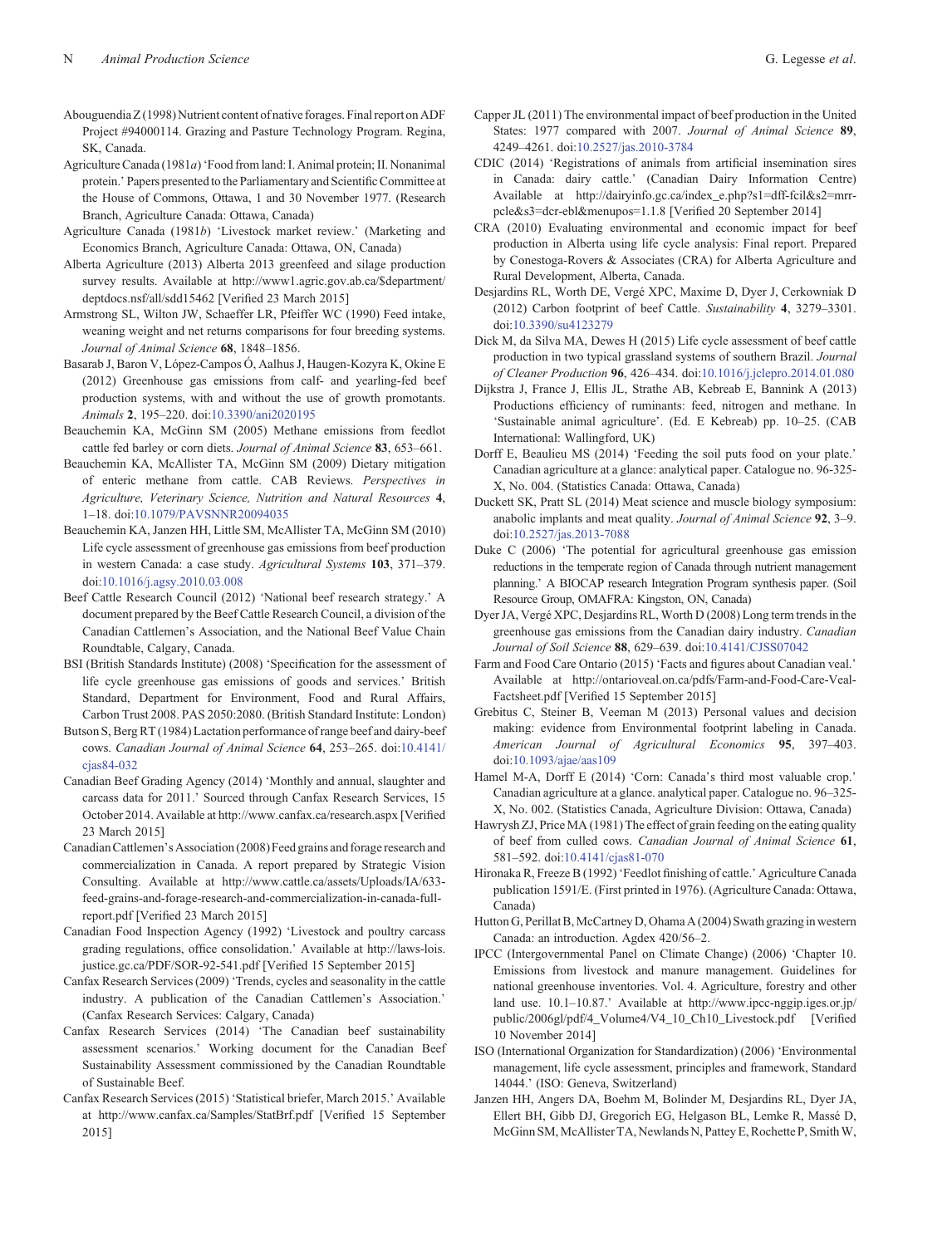<span id="page-14-0"></span>VandenBygaart AJ, Wang H (2006) A proposed approach to estimate and reduce net greenhouse gas emissions from whole farms. *Canadian Journal of Soil Science* **86**, 401–418. doi:[10.4141/S05-101](dx.doi.org/10.4141/S05-101)

- Kaliel DA (2004) 'Insights into managing winter feed costs in Alberta cow/ calf operations.' Available at [http://www1.agric.gov.ab.ca/\\$department/](www1.agric.gov.ab.ca/$department/deptdocs.nsf/all/econ9538/$FILE/winterfeed.pdf) [deptdocs.nsf/all/econ9538/\\$FILE/winterfeed.pdf](www1.agric.gov.ab.ca/$department/deptdocs.nsf/all/econ9538/$FILE/winterfeed.pdf) [Verified 7 July 2015]
- Koneswaran G, Nierenberg D (2008) Global farm animal production and global warming: impacting and mitigating climate change.*Environmental Health Perspectives* **116**, 578–582. doi[:10.1289/ehp.11034](dx.doi.org/10.1289/ehp.11034)
- Kulshreshtha S, Mondongo O, Florizone A (2012) Economic impacts of livestock production in Canada: a regional multiplier analysis. Research report prepared for Canfax Research Services, Canadian Cattlemen's Association, Calgary, Canada.
- Lardner B (2013) Stockpiled perennial forage grazing. Prairie Agriculture Machinery Institute 2013–2014, Annual Report. pp. 27–30. (Saskatchewan, Canada) Available at [http://www.wbdc.sk.ca/pdfs/](www.wbdc.sk.ca/pdfs/field_days/2013_summer_fieldday/Agenda%20Handout%202013.pdf)field\_ days/2013\_summer\_fi[eldday/Agenda%20Handout%202013.pdf](www.wbdc.sk.ca/pdfs/field_days/2013_summer_fieldday/Agenda%20Handout%202013.pdf) [Verified 1 December 2014]
- Lardner B, Larson K, Pearce L (2011) 'Swath grazing CDC SO-1 oat and red proso millet with beef cows.' Fact Sheet #2011-03.1. (Western Beef Development Centre) Available at [http://www1.foragebeef.ca/\\$For](www1.foragebeef.ca/$Foragebeef/frgebeef.nsf/all/frg1/$FILE/swathgrazecdcoat.pdf)[agebeef/frgebeef.nsf/all/frg1/\\$FILE/swathgrazecdcoat.pdf](www1.foragebeef.ca/$Foragebeef/frgebeef.nsf/all/frg1/$FILE/swathgrazecdcoat.pdf) [Verified 1 December 2014]
- LEAP (2015) 'Environmental performance of large ruminant supply chains: guidelines for assessment.' Draft for public review. Livestock Environmental Assessment and 2 Performance (LEAP) Partnership. (FAO: Rome)
- Lee KCL, Newell JP, Wolch J, Schneider N, Joassart-Marcelli P (2014) 'Story-networks' of livestock and climate change: actors, their artifacts, and the shaping of urban print media. *Society & Natural Resources: An International Journal* **27**, 948–963. doi[:10.1080/08941920.2014.918227](dx.doi.org/10.1080/08941920.2014.918227)
- Legesse G, Small JA, Scott SL, Kebreab E, Crow GH, Block HC, Robins CD, Khakbazan M, McCaughey WP (2012) Bioperformance evaluation of various summer pasture and winter feeding strategies for cow-calf production. *Canadian Journal of Animal Science* **92**, 89–102. doi:[10.4141/cjas2011-082](dx.doi.org/10.4141/cjas2011-082)
- Little S, Beauchemin K, Janzen H, Kroebel R, Maclean K (2013) 'Holos: a tool to estimate and reduce greenhouse gases from farms. Methodology and algorithms for versions 2.0.' (Agriculture and Agri-Food: Ottawa, ON, Canada)
- Mathison GW (1993) The beef industry. In 'Animal production in Canada'. (Eds J Martin, RJ Hudson, BA Young) pp. 35–74. (University of Alberta, Faculty of Extension: Edmonton, Canada)
- McCartney D, Basarab JA, Okine EK, Baron VS, Depalme AJ (2004) Alternative fall and winter feeding systems for spring calving beef cows. *Canadian Journal of Animal Science* **84**, 511–522. doi:[10.4141/](dx.doi.org/10.4141/A03-069) [A03-069](dx.doi.org/10.4141/A03-069)
- McGeough EJ, Little SM, Janzen HH, McAllister TA, McGinn SM, Beauchemin KA (2012) Life-cycle assessment of greenhouse gas emissions from. dairy production in eastern Canada: a case study. *Journal of Dairy Science* **95**, 5164–5175. doi:[10.3168/jds.2011-5229](dx.doi.org/10.3168/jds.2011-5229)
- McKay RM, Rahnefeld GW, Weiss GM, Fredeen HT, Lawson JE, Newman JA,Bailey DRC (1990) Preweaning performance of calves fromfirst-cross and reciprocal backcross cows. *Canadian Journal of Animal Science* **70**, 35–44. doi:[10.4141/cjas90-004](dx.doi.org/10.4141/cjas90-004)
- Myhre G, Shindell D, Bréon F-M, Collins W, Fuglestvedt J, Huang J, Koch D, Lamarque J-F, Lee D, Mendoza B, Nakajima T, Robock A, Stephens G, Takemura T, Zhang H (2013) Anthropogenic and natural radiative forcing. In 'Climate change 2013: the physical science basis. Contribution of Working Group I to the Fifth Assessment Report of the Intergovernmental Panel on Climate Change'. (Eds TF Stocker, D Qin, G-K Plattner, M Tignor, SK Allen, J Boschung, A Nauels, Y Xia, V Bex, PM Midgley) pp. 660–740. (Cambridge University Press: Cambridge, UK)
- Nagy CN (2000) Energy and greenhouse gas emissions coefficients for inputs used in agriculture. Report to the Prairie Adaptation Research Collaborative.
- Newman JA, Rahnefeld GW, Fredeen HT, Weiss GM, Lawson JE, Tong AKW (1994) Post-weaning gain of calves from first-cross and reciprocal back-cross cows. *Canadian Journal of Animal Science* **74**, 613–619. doi:[10.4141/cjas94-090](dx.doi.org/10.4141/cjas94-090)
- Nguyen TLT, Hermansen JE, Mogensen L (2010) Environmental consequences of different beef production systems in the EU. *Journal of Cleaner Production* **18**, 756–766. doi:[10.1016/j.jclepro.2009.12.023](dx.doi.org/10.1016/j.jclepro.2009.12.023)
- NRC (1996) (2000 update) 'Nutrient requirements of beef cattle.' 7th revised edn. (National Academies Press: Washington, DC)
- Pelletier N, Pirog R, Rasmussen R (2010) Comparative life cycle environmental impacts of three beef production strategies in the Upper Midwestern United States. *Agricultural Systems* **103**, 380–389. doi:[10.1016/j.agsy.2010.03.009](dx.doi.org/10.1016/j.agsy.2010.03.009)
- Rahnefeld GW, Weiss GM, Fredeen HT (1990) Milk yield and composition in beef cows and their effect on cow and calf performance in two environments. *Canadian Journal of Animal Science* **70**, 409–423. doi:[10.4141/cjas90-053](dx.doi.org/10.4141/cjas90-053)
- Rahnefeld GW, McKay RM, Weiss GM, Fredeen HT, Newman JA, Lawson JE, Bailey DRC (1991) Reproductive efficiency of F1 and reciprocal backcross beef cows under contrasting environments. *Canadian Journal of Animal Science* **71**, 969–985. doi:[10.4141/cjas91-118](dx.doi.org/10.4141/cjas91-118)
- Ridoutt BG, Page G, Opie K, Huang J, Bellotti W (2014) Carbon, water and land use footprints of beef cattle production systems in southern Australia. *Journal of Cleaner Production* **73**, 24–30. doi[:10.1016/j.jclepro.2013.08.012](dx.doi.org/10.1016/j.jclepro.2013.08.012)
- Rochette P, Worth DE, Lemke RL, McConkey BG, Pennock DJ, Wagner-Riddle C, Desjardins RL (2008) Estimation of  $N_2O$  emissions from agricultural soils in Canada. I. Development of a country-specific methodology. *Canadian Journal of Soil Science* **88**, 641–654. doi:[10.4141/CJSS07025](dx.doi.org/10.4141/CJSS07025)
- Roop DJ, Shrestha DS, Saul DA (2013) Cradle-to-gate life cycle assessment of locally produced beef in the Palouse region of the northwestern US. *Transactions of the ASABE* **56**, 1933–1941.
- Rotz CA, Muck RE (1994) Changes in forage quality during harvest and storage. In 'Forage quality, evaluation, and utilization'. (Eds GC Fahey,M Collins, DR Mertens, LE Moser) pp. 828–868. (American Society of Agronomy, Crop Science Society of America, Soil Science Society of America: Madison, WI)
- Saskatchewan Forage Council (2014) Trace mineral status of Saskatchewan pastures: effect of location, season and forage species. Final report. Saskatchewan Forage Council, Asquith, Canada.
- Schaeffer LR, Eriksson JA, Wilton JW (1981) Weighted averages of sire progeny tests for growth traits in record of performance beef herds. *Canadian Journal of Animal Science* **61**, 35–44. doi[:10.4141/cjas81-006](dx.doi.org/10.4141/cjas81-006)
- Sheppard SC, Bittman S, Donohoe G, Flaten D, Wittenberg KM, Small JA, Berthiaume R, McAllister TA, Beauchemin KA, McKinnon J, Amiro BD, MacDonald D, Mattos F, Ominski KH (2015) Beef cattle husbandry practices across ecoregions of Canada in 2011. *Canadian Journal of Animal Science* **95**, 305–321. doi[:10.4141/cjas-2014-158](dx.doi.org/10.4141/cjas-2014-158)
- Stackhouse-Lawson KR, Rotz CA, Oltjen JW, Mitloehner FM (2012) Carbon footprint and ammonia emissions of California beef production systems. *Journal of Animal Science* **90**, 4641–4655. doi[:10.2527/jas.2011-4653](dx.doi.org/10.2527/jas.2011-4653)
- Stanton D, Grombacher AW, Pinnisch R, Mason H, Spaner D (2007) Hybrid and population density affect yield and quality of silage maize in north central Alberta. *Canadian Journal of Plant Science* **87**, 867–871. doi:[10.4141/CJPS06024](dx.doi.org/10.4141/CJPS06024)
- Statistics Canada (2013) '2011 farm environmental management survey.' Survey number 5044. Catalogue no. 21-023-X. (Environment Accounts and Statistics Division: Ottawa, Canada)
- StatisticsCanada (2014*a*) Table 003–0032: number of cattle, by class and farm type, annual. CANSIM database, Ottawa, Canada. Available at [http://](www5.statcan.gc.ca/cansim/a26?lang=eng&id=30032)